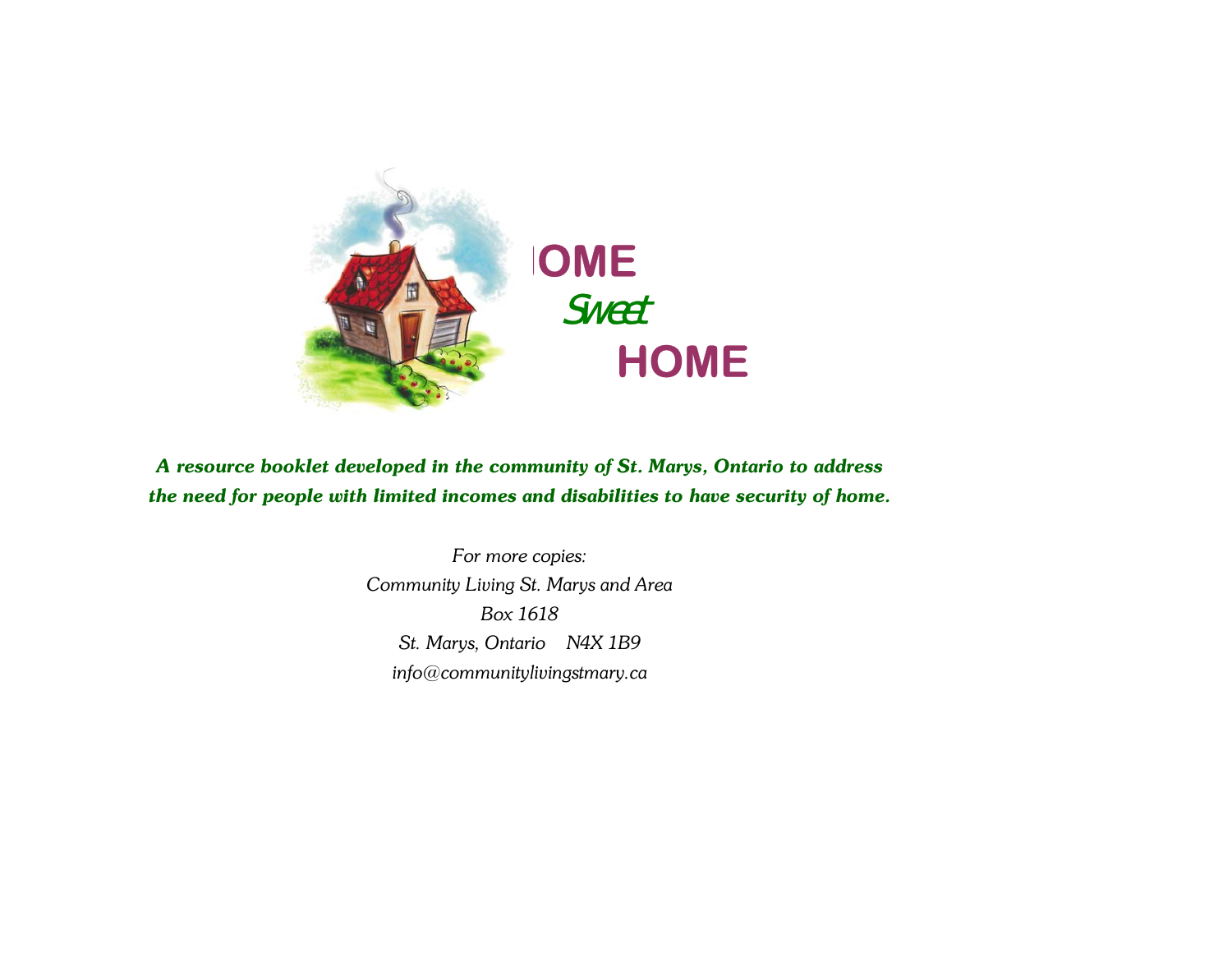## **Table of Contents**

| <b>Thanks</b>                                                                                                                               | . 3 |
|---------------------------------------------------------------------------------------------------------------------------------------------|-----|
| Why this booklet was written                                                                                                                | 5   |
| Planning what you want                                                                                                                      | 9   |
| Supports to live in your home                                                                                                               | 11  |
| <b>Security of Home through Home Ownership</b><br>$\bullet$ Single ownership<br>• Multiple owners<br>• Land lease<br>$\bullet$ Jeff's story | 13  |
| <b>Other Ways to Own a Home</b><br>Investors Role in Home Ownership                                                                         | 19  |

- Community Investors through Rent to Own
- Non profit Organizations as Investors
- Non profit Organizations as Co-owners
- Laura and Susan's story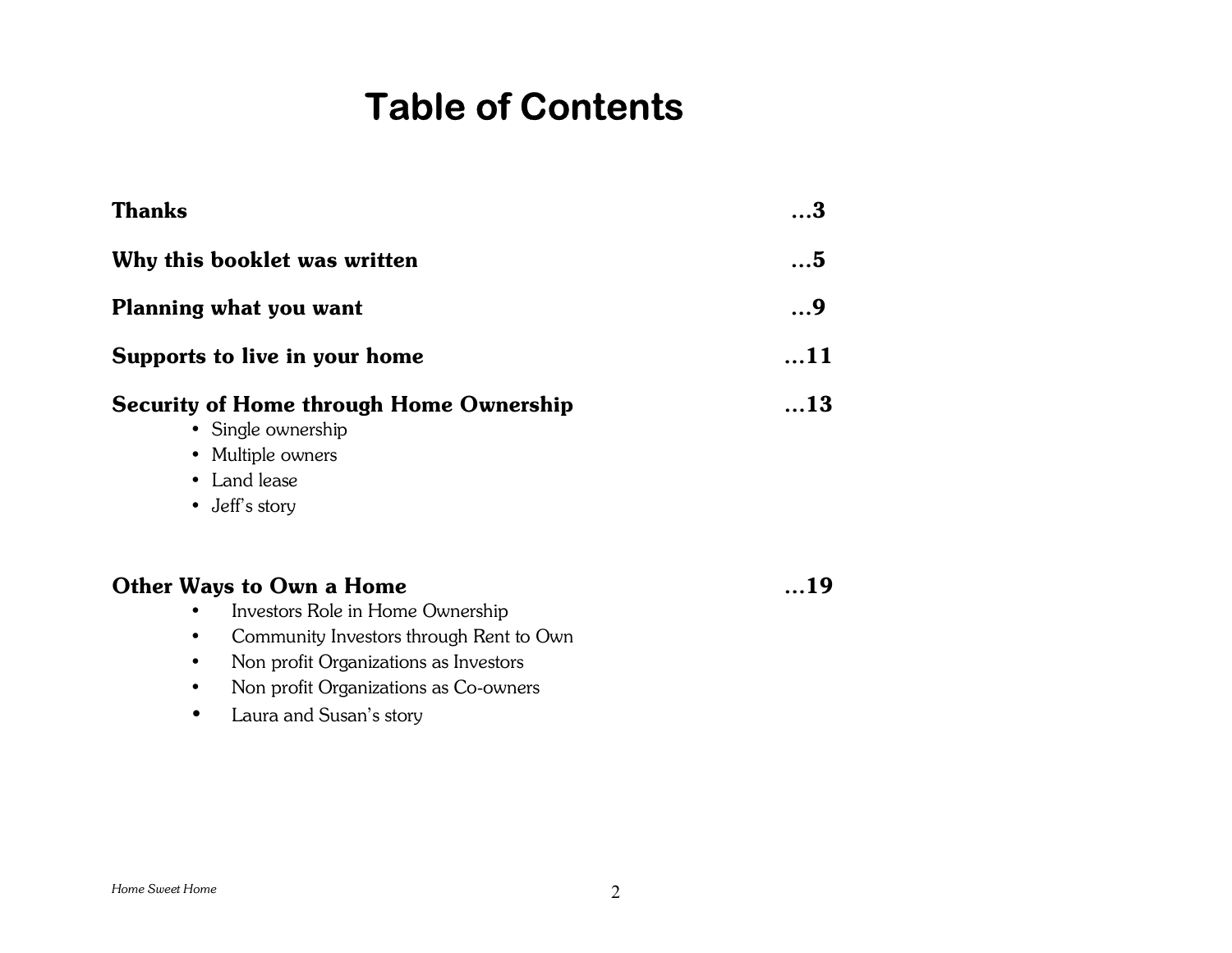### **Security of Home without Ownership**  $\ldots$ **27**

- Life lease
- Non profit co-op housing
- Rental
- Renovating the family home
- Dave's story

### Using Trusts to Protect Security of Home  $...35$

- Homes held in Living Trust
- Homes held in Discretionary Trust
- Homes held by Community Trust
- Michael's Story
- Story of Guelph Services for the Autistic
- Story of Mississauga Homes for Independent Living

### **Appendix A**  $\ldots$ 47

Government Program for Renovating Homes for Homeowners and Landlords Other Sources of Information Endnotes

 $\overline{3}$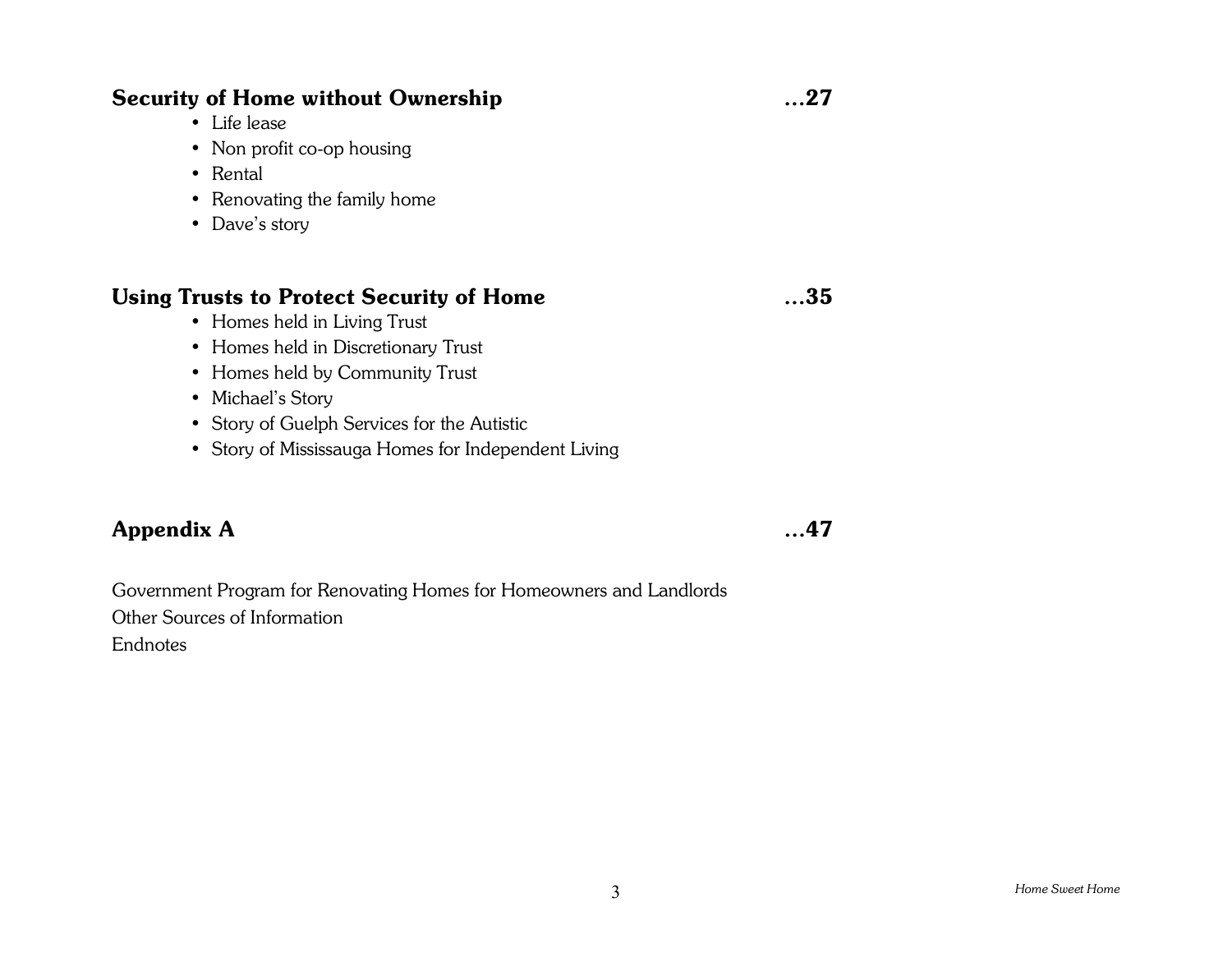### **Thanks**

This booklet would not be possible without the previous work done by the citizens of St. Marys and area, as well as many others around the province of Ontario who have been thinking about and acting on creative ways to offer affordable and accessible options for creating a home. We are grateful for the information they have offered.

Community Living St. Marys and Area has taken a lead in compiling this resource and thanks the following members of our community, who as accountants, lawyers, investors, long term care providers and realtors came together over many lunches to provide advice.

- David Bean
- Eric Grose
- Jim Henry
- Scott MacKay
- Ron Morrison

Project Coordinators from Community Living St. Marys and Area ~ Kim Monden and Barbara Leavitt

Writer and Researcher ~ Charlotte Dingwall

Funding was provided through the Ministry of Community and Social Services' 'Innovation Project'.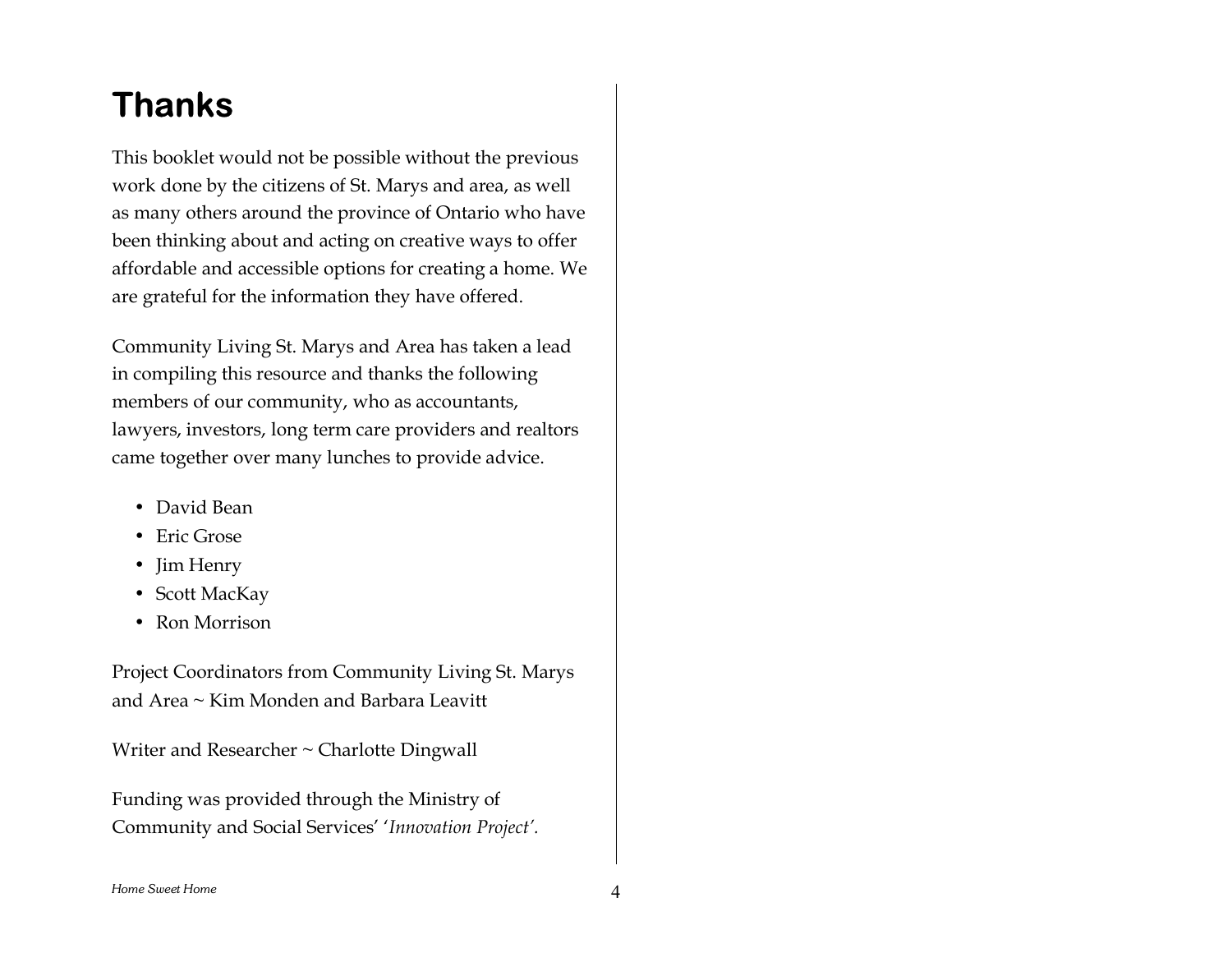

*ìHome sweet home. This is the place to find happiness. If one doesnít find it here, one doesnít*  find it anywhere.<sup>"</sup>

M. K. Soni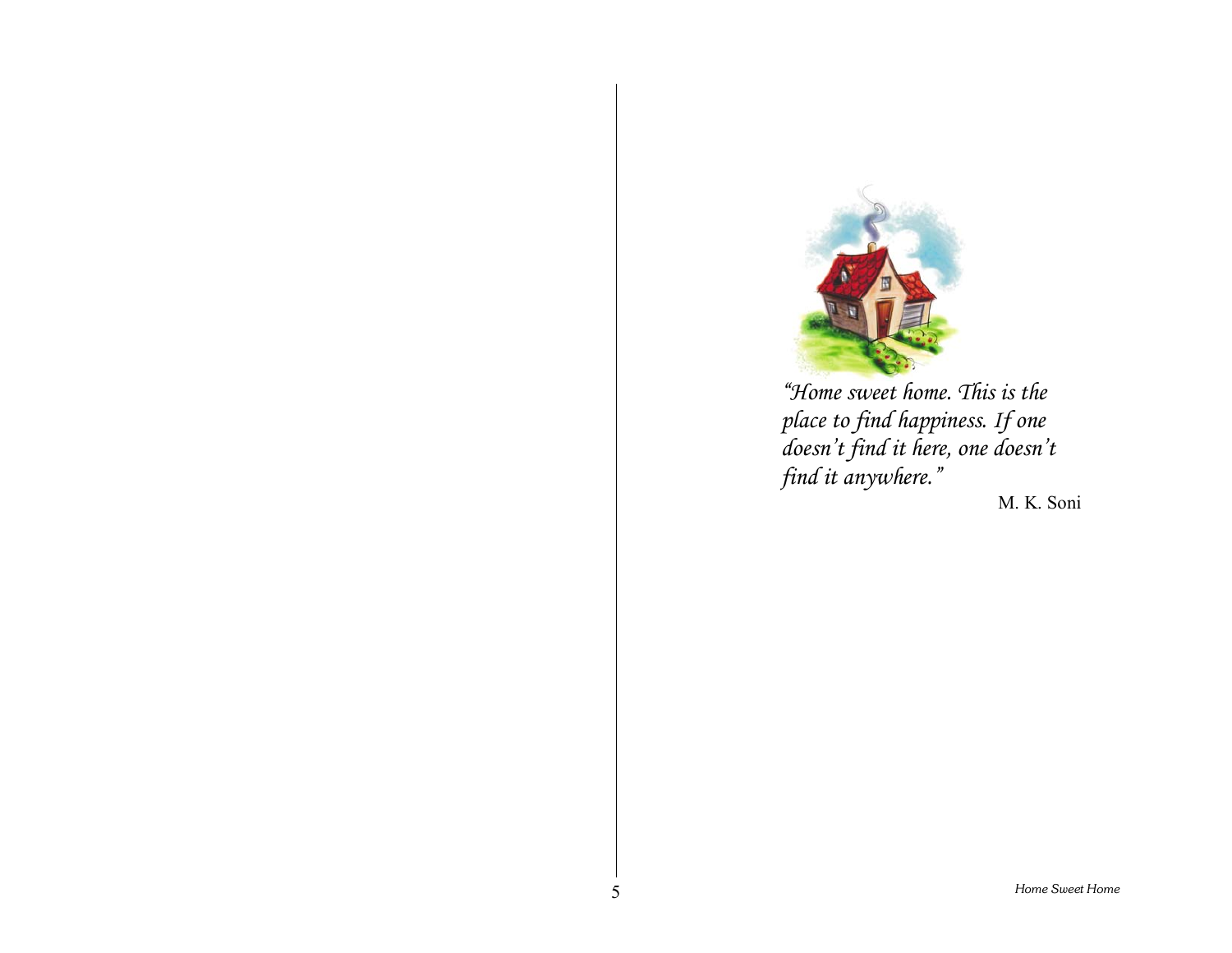### **Why this booklet was written**

Throughout history, people with disabilities have<br>I experienced little choice and control over where experienced little choice and control over where and with whom they lived. They have experienced many years of congregated and segregated housing. Ontarians with disabilities have been 'housed' in asylums, hospitals, residential schools, institutions, core residences, and group homes. For many, a place to live was not a place of their own choosing. Those who did stay at home with their families had little or no support from either community members or community services.

Today, people with disabilities and their families have more options than ever before. They have more choice about what they want 'home' to look like. There can be choice about the people they live with, the neighbourhood they live in and the supports they receive to help them. However, the reality is that people with disabilities are often renting places that are inappropriate for their needs, inadequate, too expensive or considered temporary. Many people also find themselves living with people they didn't choose, yet they are unable to move because it is the only place they can get the support they need.

This information booklet hasbeen written to provide a menu of options to consider when creating long-term, security of home for people with low incomes, which so often includes people with disabilities. This is just a snapshot of what we know today. With continued thought, creativity, and partnerships there



*ì"Home is a name, a word, it is a strong one; stronger than magician ever spoke, or spirit ever answered to, in the strongest conjuration." Charles Dickens*

is sure to be even more options available in the future.

This information booklet has been written for:

- people with disabilities who want long term security of home
- families and friends of people with disabilities who want to support creating a home
- supportive agencies who see a role in helping people with disabilities create a home
- investors who may be interested in making a community based investment that has both a financial and social return.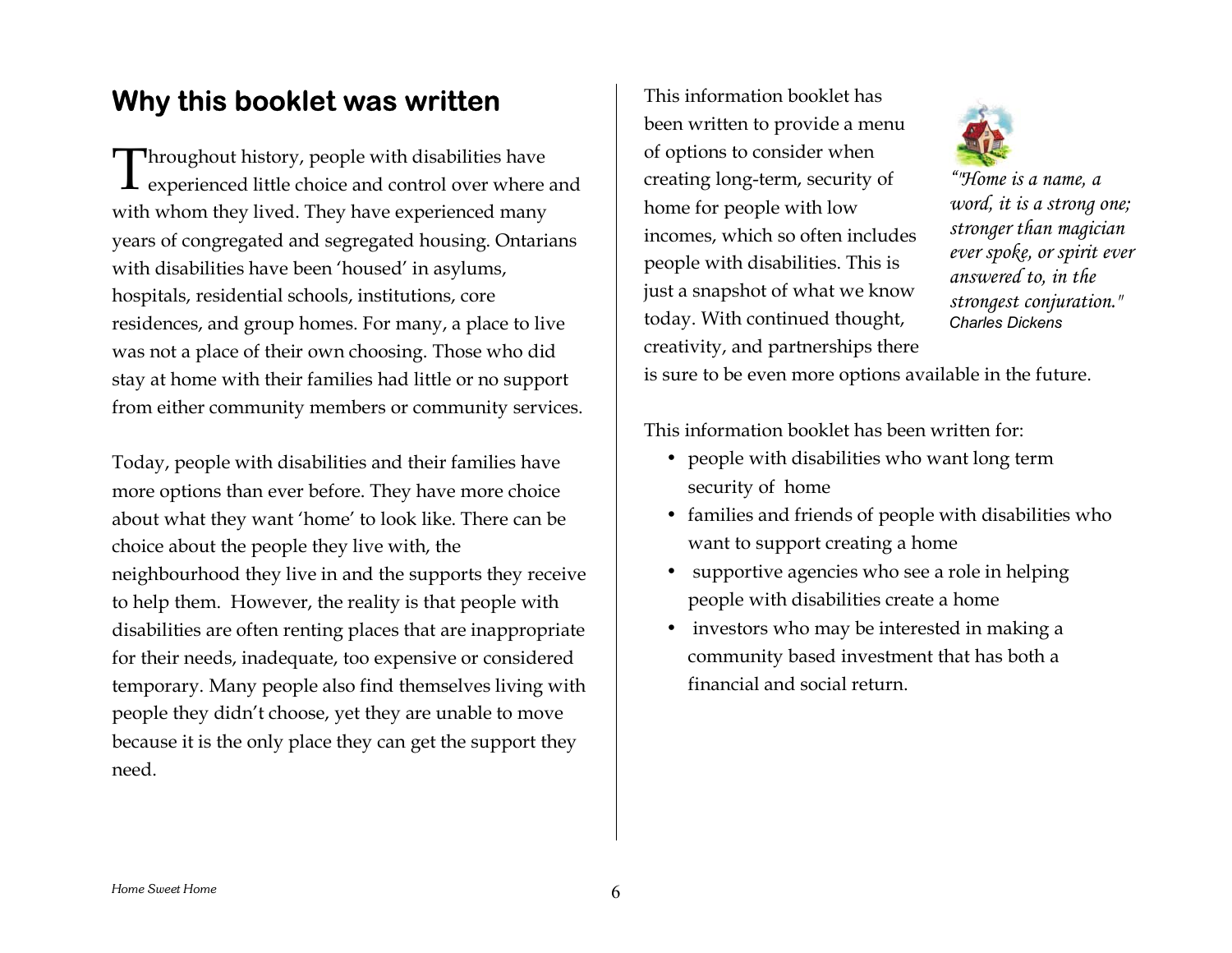Thinking about and exploring ways to have places to live that offer long-term security is, for some people, a new way of thinking about home. This booklet may be helpful since it has been designed to:

- present new information on the topic of long-term security of home
- help the reader learn what options may be available
- discuss the benefits and things to think about for each option presented
- provide resources for funding and other types of assistance
- educate people who have low incomes, their families, supportive community agencies, investors, and realtors about possibilities.

Throughout this booklet we will refer to 'home'. This includes all types of housing. Home can look different depending who you are and what you expect from a home $\ldots$ 

- single family dwellings
- duplex
- townhouses
- condos
- intentional shared arrangements
- any other possibility you may be considering!

This booklet refers to many different scenarios about who can actually hold title, or legal ownership, of the

home. Many people are not aware that someone receiving Ontario Disability Support Program1 (ODSP) pension can own their own home, and even qualify for emergency repairs. For some people, it makes sense for the title of the home to be in their own name. For others, long term security of home is more important than home ownership and the home may be:

- purchased by a family member and rented back to the person living in the home
- held as part of a living trust (inter vivos) of, for example, the parents
- held as part of a discretionary trust (testamentary) of the parents
- purchased by a non profit organization
- purchased with money from an investor
- purchased in partnership with others

We believe there is a role for non-profit agencies in the development of options. The role of non profit organizations can include:

- begin to think of a person's home and the support that person needs as separate functions
- networking and creating partnerships with real estate, developers, lawyers, banks, investors, accountants, etc.
- connecting with areas doing similar work to share learnings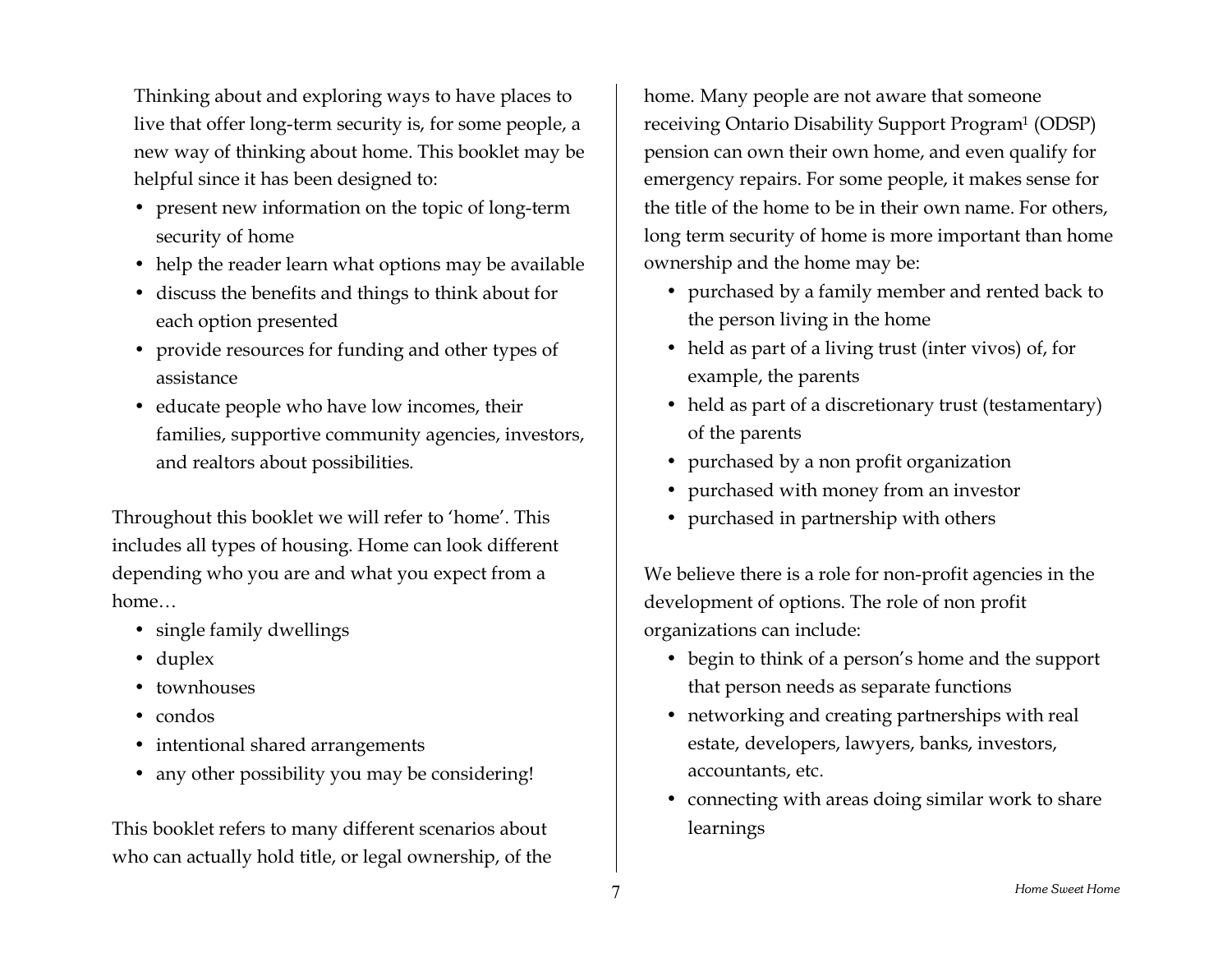- facilitation and coordination between potential partners
- promotion of ideas to people with disabilities and their families who may not have considered home ownership and alternatives to traditional group homes
- presenting options to people with disabilities about financial affordability and managing monthly payments

Like many communities across the country, people in the town of St. Marys, Ontario have been thinking about affordable, accessible housing for many years. There are a number of housing options currently available in our community as a result of the work of many interested citizens. This includes:

- Life lease housing for people over the age of 50
- Rental properties (apartments, townhomes and houses)
- Condominium
- Adult community land lease housing (seniors)
- Townhouses
- Single family dwellings
- Long Term Care facilities
- Supportive housing
- Cooperative housing
- Rent geared to income housing

Community Living St. Marys and Area has been instrumental in bringing people of the community together to think about long term security of home and people with low incomes, including people with disabilities. These community members were instrumental in providing information for this booklet.

Regardless of who you are (person with a disability, family member, investor, friend, personal assistant, supportive agency, etc.), it may be necessary to talk to others to fully understand how information in this booklet impacts you. This booklet is a way to begin to think about a variety of options that are possible. However, we do recommend that you also seek the advice of your own lawyer, accountant or trusted professional to help with the details and how they relate to your situation. Options can play out differently depending on the location and community.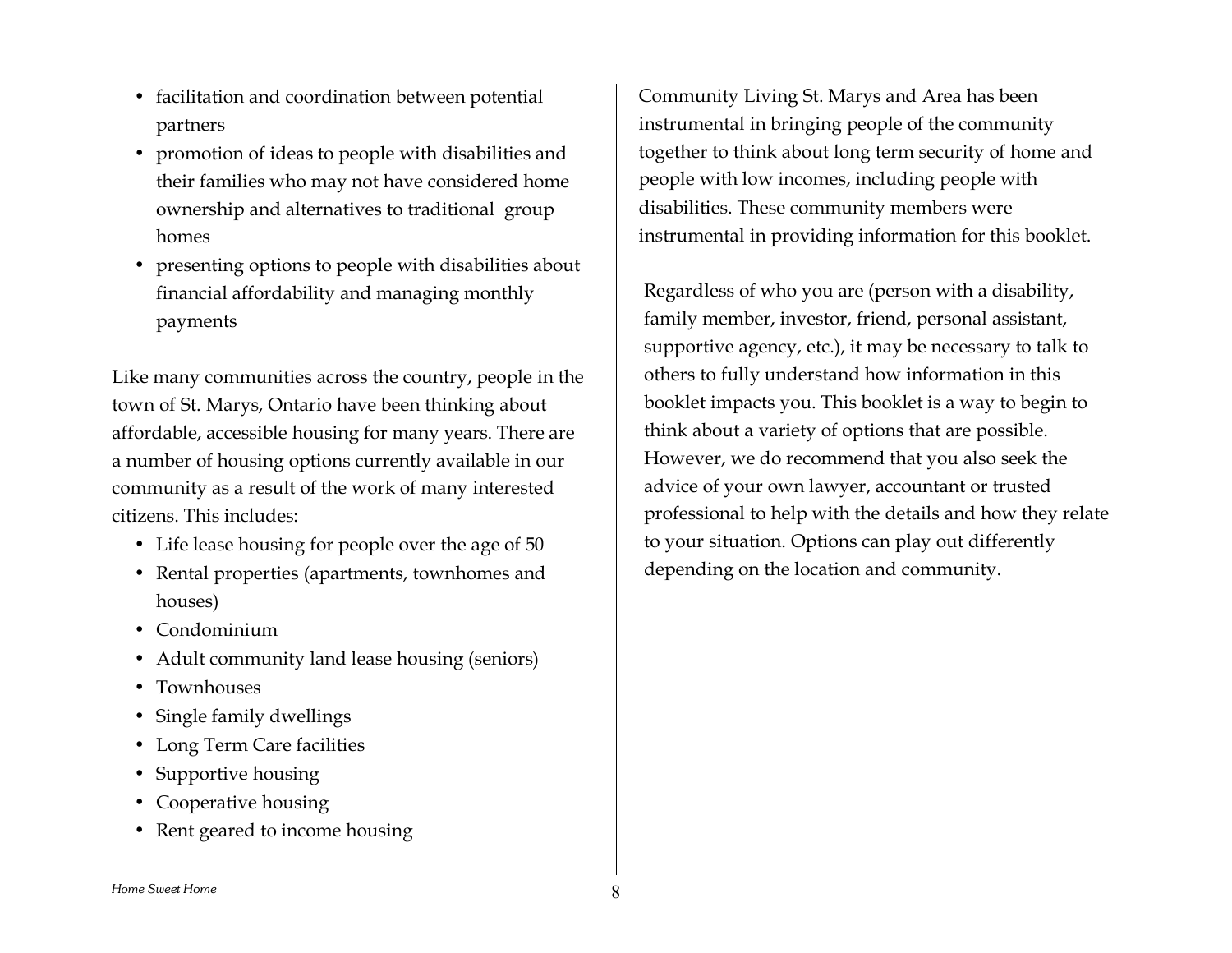### **Words used in this booklet**

This booklet uses words that are common when writing about housing or home.

- **Security of home** a place that you call home that is safe and secure. You do not ever have to moveunless you want to.
- **Buyer** the person(s) who will have title, or legal ownership, to the property
- **Equity** the increased value of a property that usually occurs over time
- **Investor** someone who is willing to finance the purchase of a home
- **Mortgage** an agreement between a borrower and a lender to purchase a home over a specified period of time
- **Partnership** a relationship that is established for the purpose of acquiring a home
- **Contract** a written agreement between people to identify the obligations that have been agreed upon
- **First Right of Refusal** the right to buy out a partner before others can
- **Trustee** someone who is give legal authority to manage money or property on behalf of somebody else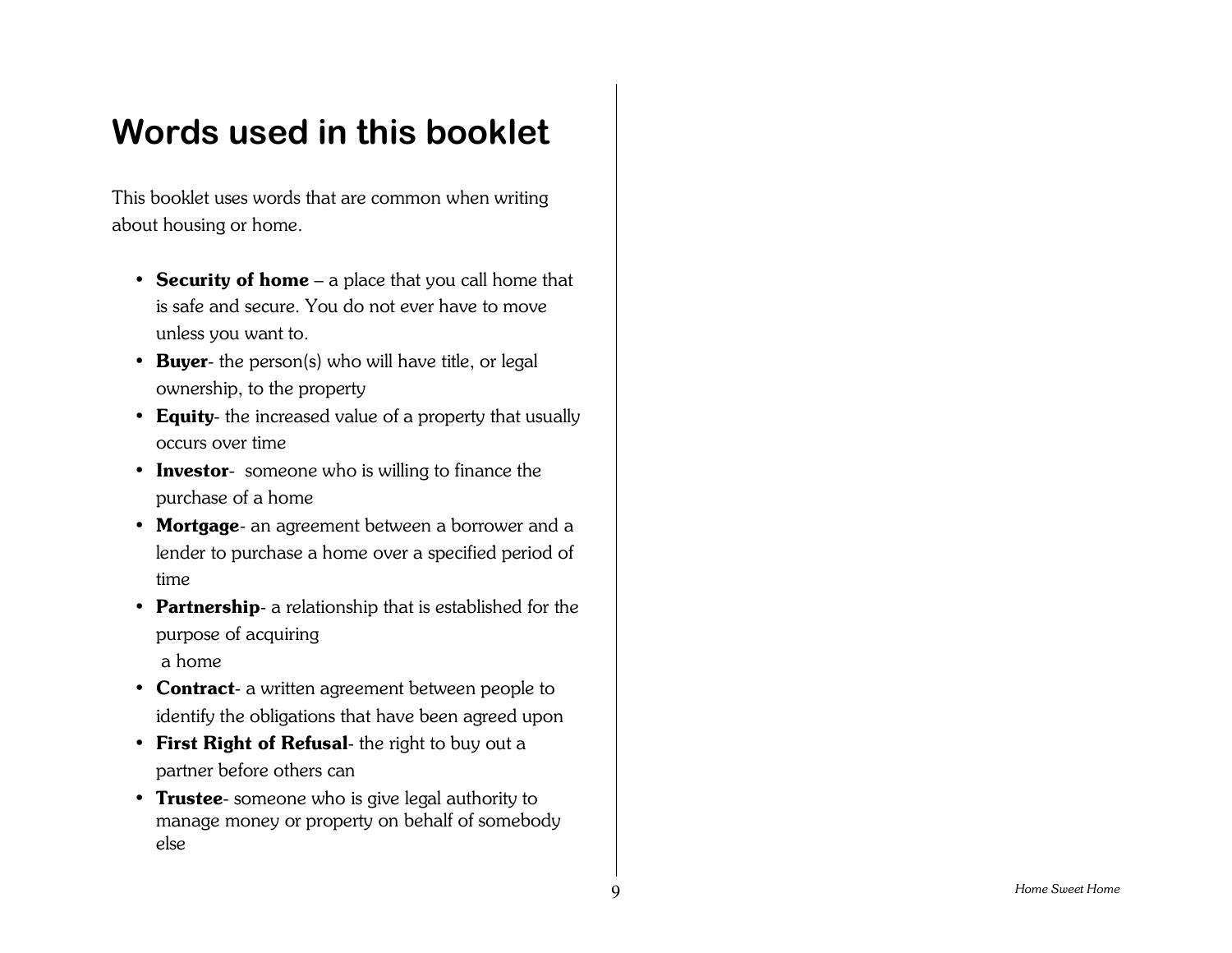## **Planning what you want2**

 $\bigcap$ eople with disabilities, their family and friends often  $\sum$ eople with disabilities, their family and friends ofte:<br>find that a planning process will help them to think about what's important in creating a home. It will be important to consider different aspects of your life and lifestyle preferences when you are thinking about creating long term security of home.

The information in this booklet refers to people with disabilities, regardless of type or significance of the disability a person may have In other words, it is possible for anyone to have security of home. The process to make necessary decisions about your home is different for everyone. Many people need to rely on others in their life that they love and trust to guide them in their decision making, such as family and friends. This is often true for those who do not verbally speak for themselves. They trust that others will listen and act according to their wishes, or the interpretation of their wishes.

Having choice and control over decisions about how, where and with whom you live is essential to creating your own home. This booklet is based on the assumption that people with disabilities will have the information and support they need to make choices and decisions

about their home. This is part of the *New Story* 3for people with disabilities. This new vision shiftsdecision making from service providers, to people with disabilities and their family and friends.



*To be happy at home is the ultimate resultof all ambition.* Samuel Johnson

This means having information that can help think about home in a way that provides them with a place that is safe and secure, and maximizes the choice and control they have over their living environment. There *is* a difference between housing and creating a home. It is the freedom and authority to choose (perhaps with help of family and friends)  $\dots$ 

- from a wide variety of living arrangements
- design of physical space (renovating, redecorating)
- the kind of neighbourhood to live in
- who to live with, if anyone
- an urban, suburban or rural community
- a single-family home, townhouse, condominium
- to own or rent
- to move to a new home within reasonable time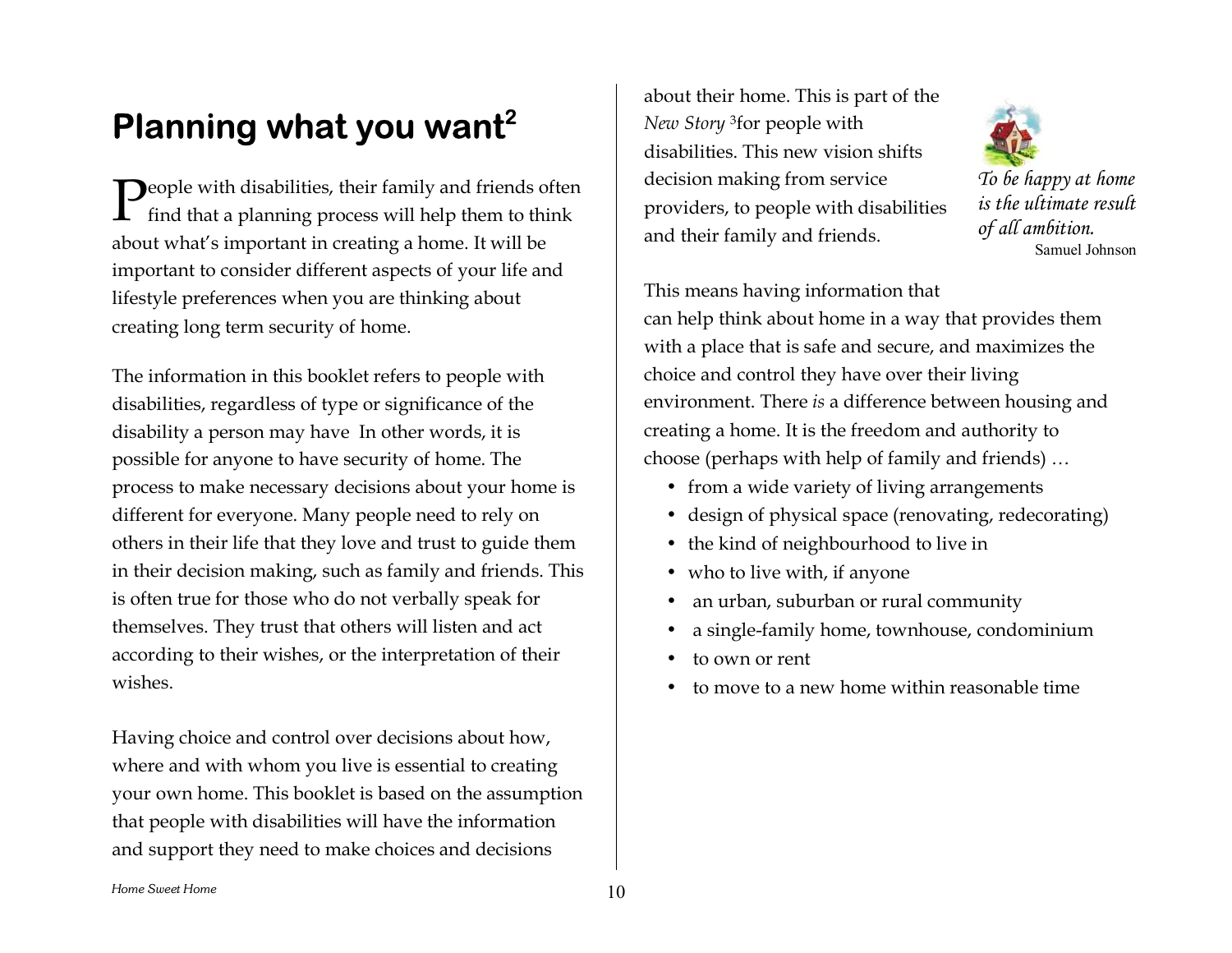With freedom and control comes the rights and responsibility of citizenship, such as:

- maintaining your property and physical space
- helping your neighbours
- participating in neighbourhood activities
- accepting the social consequences of your actions as a neighbour.

In St. Marys, support for this planning process is available to people with disabilities from a planner at Community Living St. Marys and Area. In other areas support for planning is available from independent facilitators who are not linked with typical developmental service agencies. The planning process enables people with disabilities, often with the help of their families and network to be decision makers in their own life about many things. Good value planning will assist the people to think about some basic things, like where and who you want to live with, if anyone. The planning process helps people to think about their preferences for the different types of neighbourhoods, rural or urban living, type of house, housemates, income, standard of living, and the need for transportation.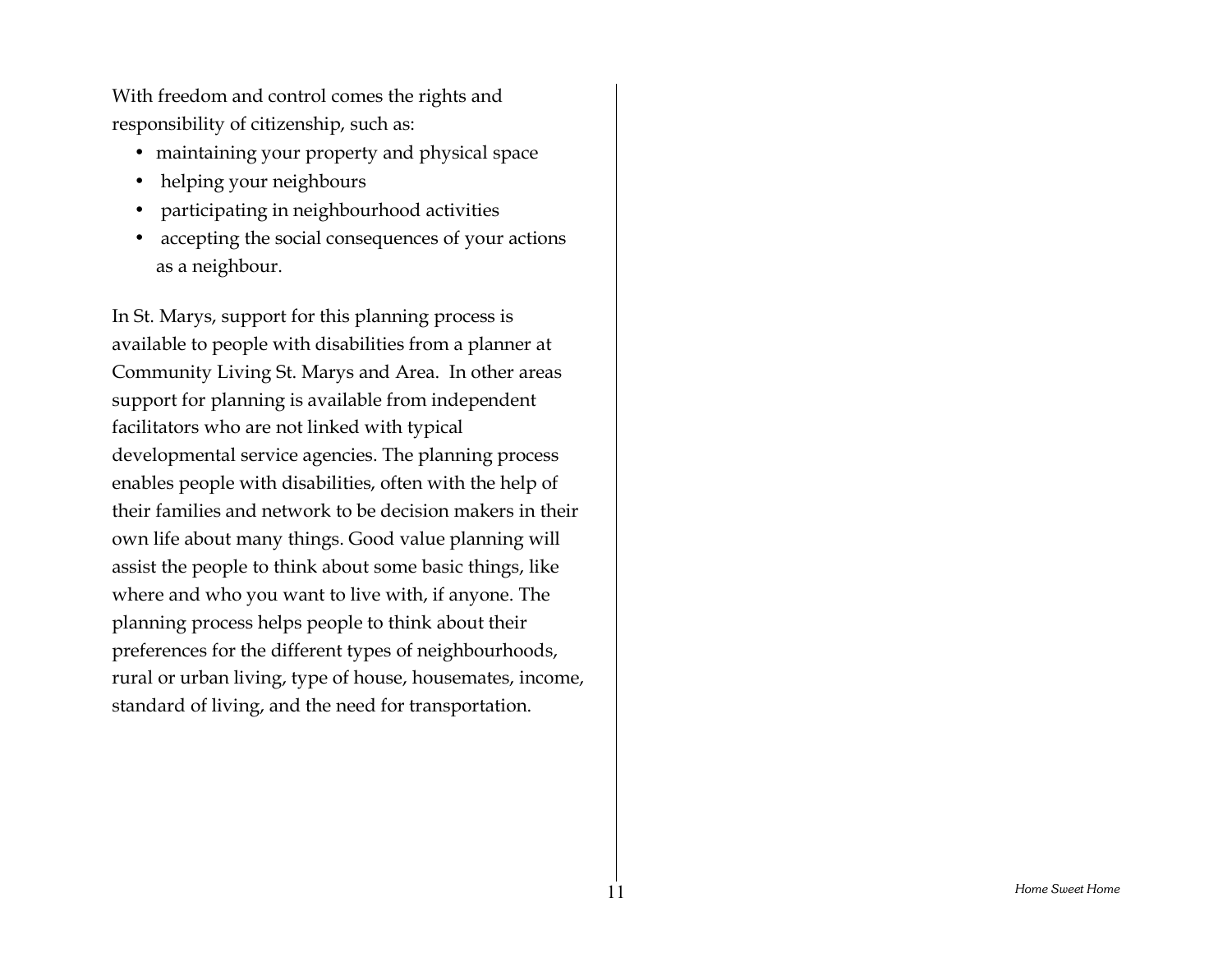# **Supports to live in your home**

 $\Gamma$  or someone with a disability, having a home is often  $\Gamma$  or someone with a disability, having a home is often linked to having the support, assistance, and services needed to live there. People who receive a provincial disability pension i.e. ODSP can own a home. There are government grants made available to assist with emergency repairs.4People want and need different amounts and types of support and services. Supports services may range from 24 hours a day to weekly or occasional support. It is possible to link support services to the individual in a way which allows for the greatest flexibility for the type of support offered. It is the role of a supportive agency in consultation with the person with a disability and their family and friends to figure out what supports are needed. The type of support required may influence the type of home that is wanted.

People with disabilities and their families are very creative about how they live in community with the support they need.

Some examples of this include:

- Supportive roommate(s)  $\sim$ living with another member of the community who provides i.e.: overnight support in exchange for free or reduced rent
- Supportive neighbour(s)  $\sim$ living next to another



*ìA house is made with walls andbeams. A home is made with love and dreams.î*Author Unknown

member of the community who provides support, but has their separate space. Support may include the use of technology i.e.: monitors to provide overnight support. Compensation may include free or reduced rent.

- Living in situations where housing is provided as part of work, such as: farm hand, Mother's helper, support to a Senior
- Co-op housing with supportive neighbours
- Boarding
- Supportive room and board
- Living with a family other than their own
- Intentional community (homesharing)
- Supportive Housing

All these situations, and more, can be created to address the need for quality of life and a need for supports.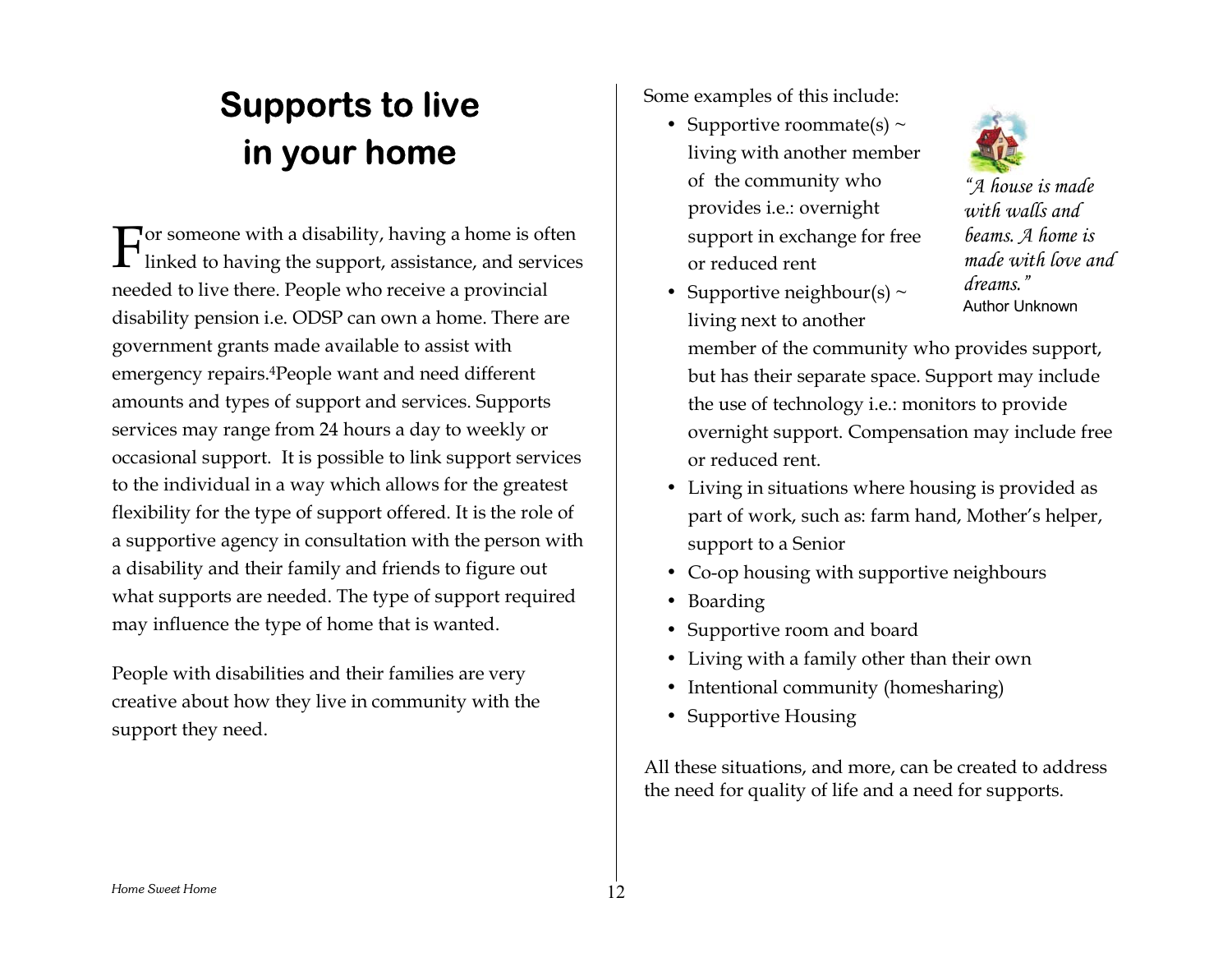

### Single Ownership Multiple Owners Land Lease Jeff's Story

# **Security of Home through Ownership**

*"Your home is your refuge."*

*George Carlin*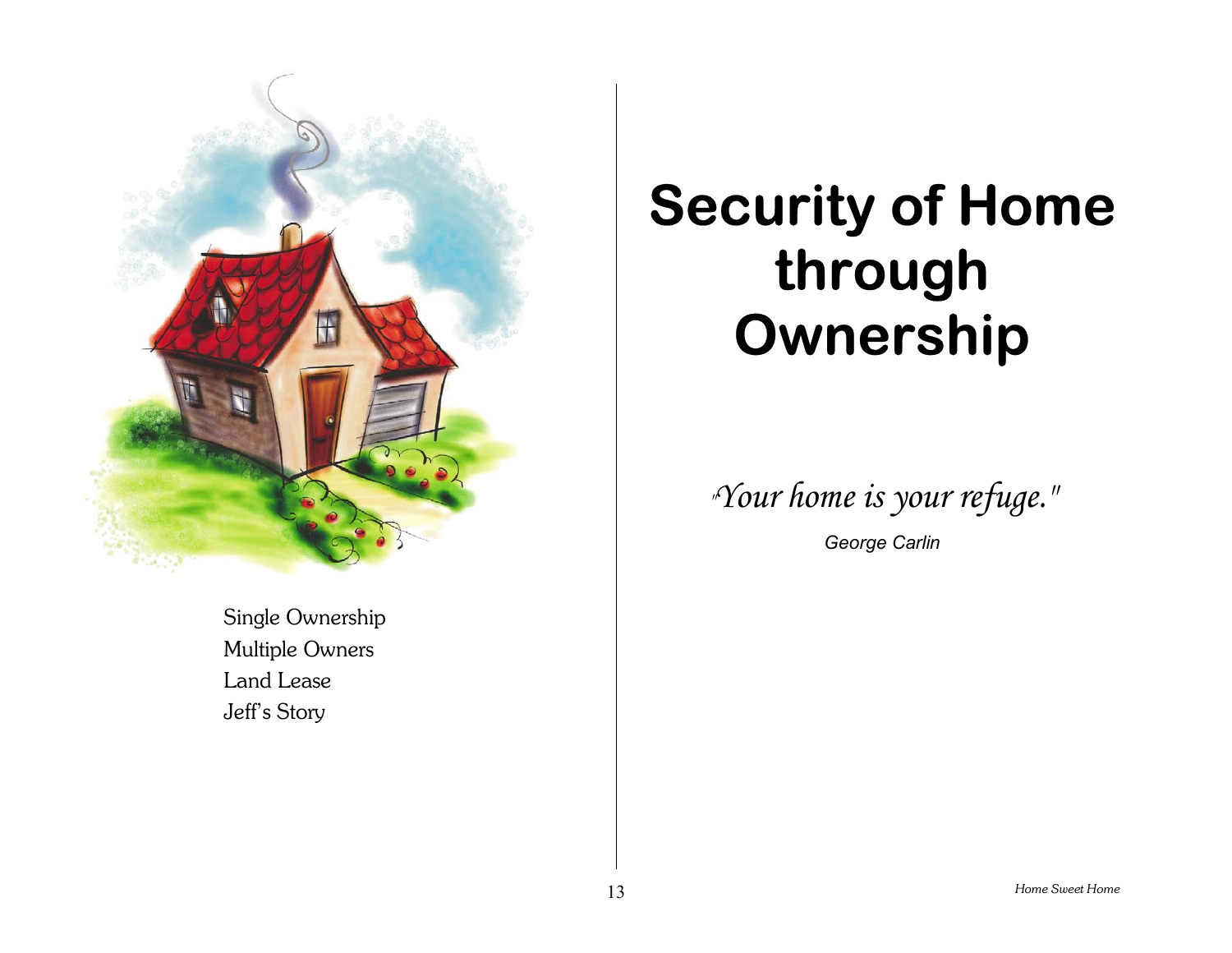### **Single Ownership**

 $\bigcap$  ingle home ownership is the traditional way that  ${\mathbf S}$  ingle home ownership is the traditional way that<br> ${\mathbf S}$ many of us think of owning a house or condo. Home ownership generally requires you to have:

- a down payment
- a mortgage through a bank or private lender
- enough money to pay your mortgage and bills each month

Some advantages of single home ownership are:

- security of home
- one owner
- can apply for a mortgage through a lender (bank)
- an opportunity to build equity
- choice and control over the place you live and who you live with
- increased privacy
- pride of ownership
- status
- title to the property

Some things to consider:

• it can be very difficult to save for a down payment, particularly if limited by i.e.: ODSP as to how much money you can save

- affordability of monthly mortgage payments
- affordability of monthly expenses (hydro, heat, property taxes, house insurance etc.)
- costs of ongoing maintenance and repair
- costs and/or physical demand of ongoing upkeep (mowing lawns, shoveling snow)
- qualifying for a mortgage (based on income)
- qualifying for a mortgage (based on acceptance of your ability to enter into a legal agreement)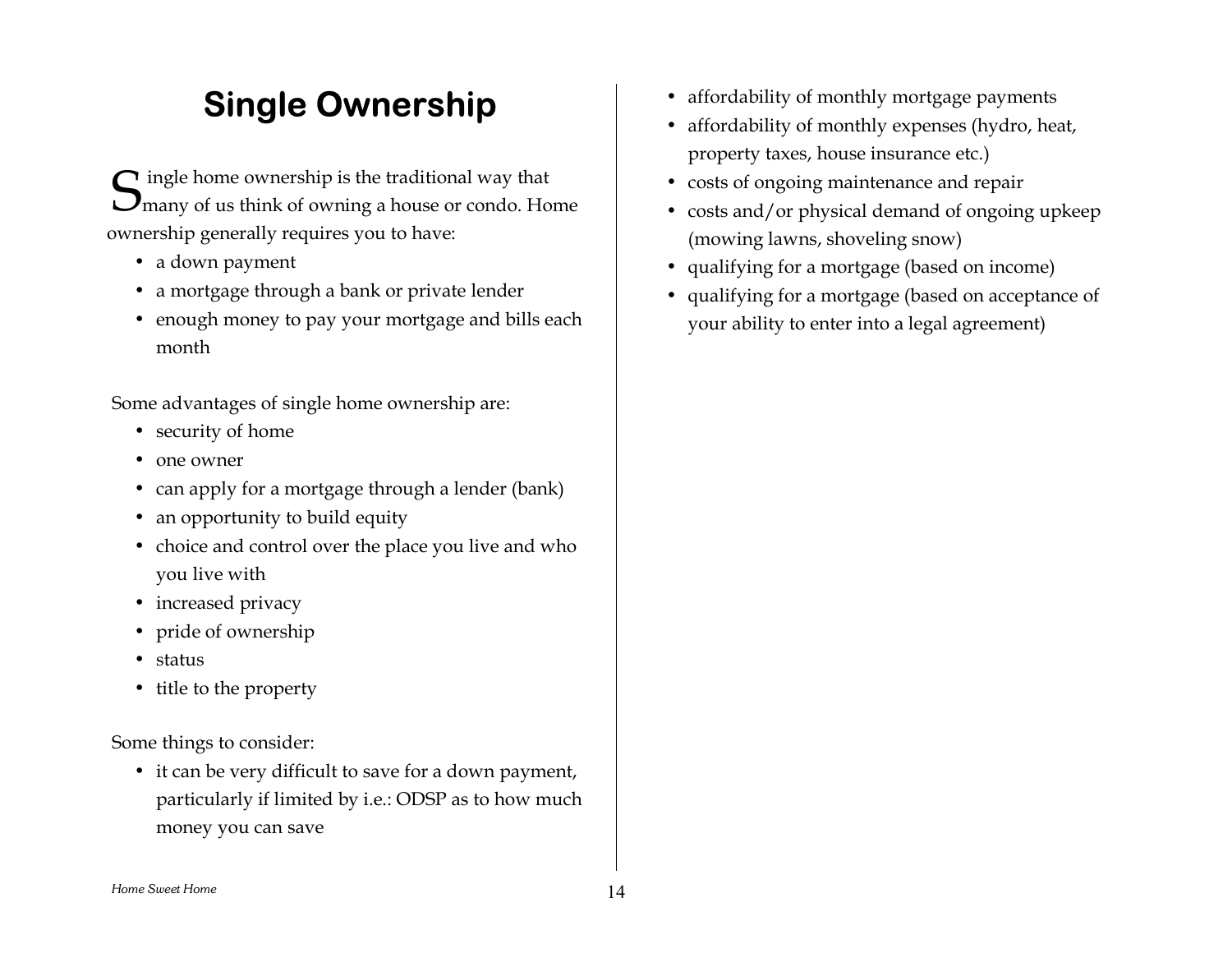### **Multiple Owners**

ultiple owners is a formed partnership between  $\mathbf{M}$ ultiple owners is a formed partnership<br>two or more persons for the purpose of purchasing a house. The partnership may be formed by housemates, family members, and/or non profit agencies.

Multiple buyers home ownership generally requires you to have:

- have a down payment
- a mortgage through a bank or private lender
- enough money to pay your mortgage each month
- a contractual agreement between all the buyers

Some advantages of multiple buyer home ownership are:

- reasonable security of home (there is joint decision making)
- shared responsibility for a down payment
- an opportunity to build equity on a portion of the home
- shared choice and control over the place you live
- choice about who you live with
- pride of ownership
- first right of refusal for the shares held by others
- increases affordability of home ownership
- shared monthly expenses (hydro, heat, property taxes, house insurance, etc)

• shared maintenance and repair costs and responsibilities

- joint decision making process. It can be challenging to develop a way to make decisions together
- the challenge of balancing what you want with the wants of others
- developing a contract between all buyers that outlines responsibilities and obligations
- finding partners who you trust
- it can be hard to save for a down payment
- affordability of shared monthly payments (mortgage and taxes)
- affordability of shared monthly expenses (hydro, heat etc.)
- shared costs of ongoing maintenance and repair
- shared costs and physical demand of ongoing upkeep moving lawns, shoveling snow)
- qualifying for a mortgage that is (based on acceptance of your ability to enter into a legal agreement)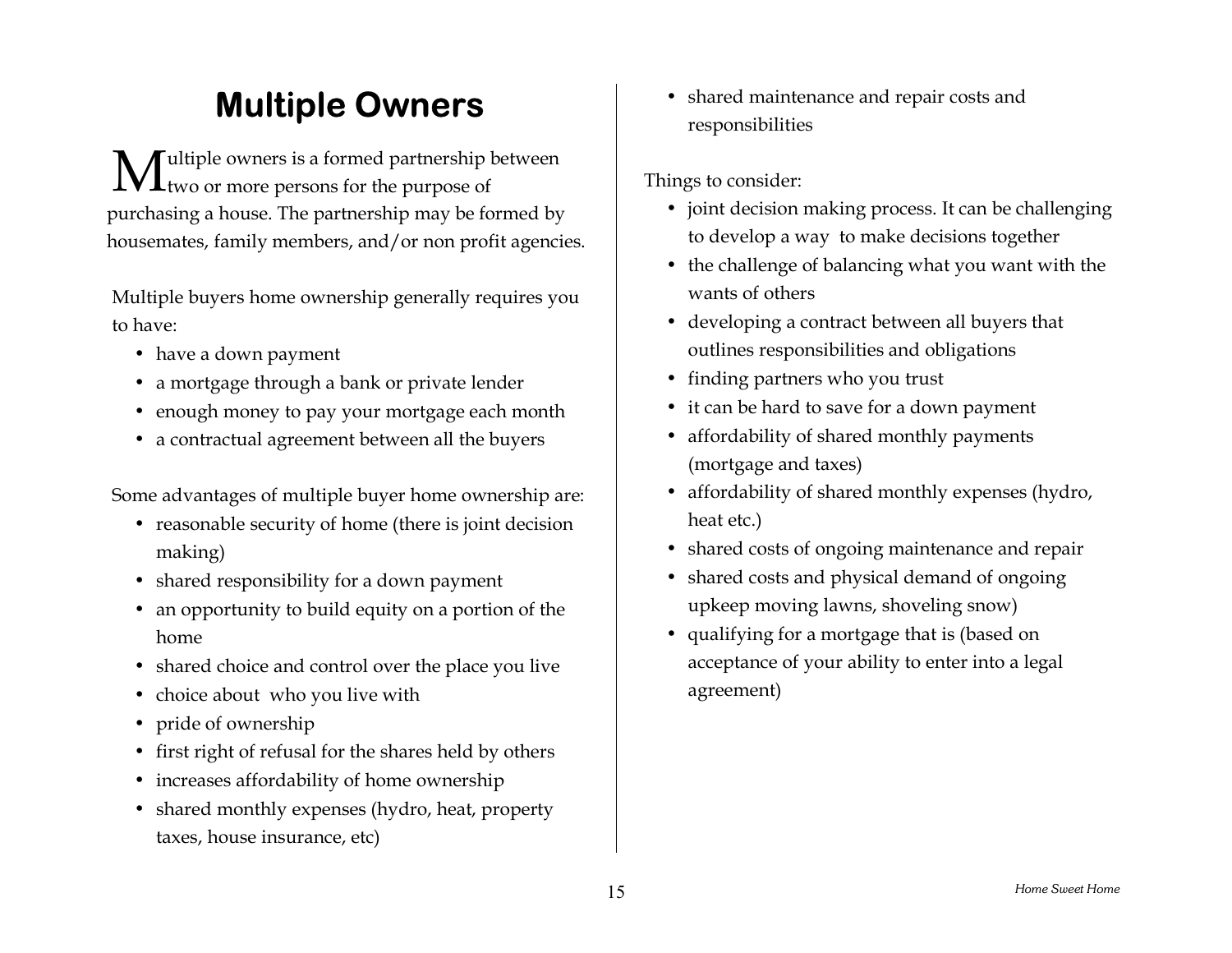### **Land Lease**

and lease home ownership is when the person owns  $\sum$  and lease home ownership is when the person owns the  $\sum$  the house or mobile home and a landlord owns the land that the home sits on. Land lease arrangements are often situated in mobile home or adult lifestyle communities.

Some advantages of land lease home ownership are:

- affordability
- smaller down payment
- low to no maintenance costs on the home
- an intentional community
- an opportunity to build some equity
- shared choice and control over the place you live
- the landlord is responsible for the maintenance of common areas

Things to consider:

- location (the mobile and adult lifestyle communities are often located on the outskirts of towns)
- the rules and restrictions of land lease agreements

• land lease is usually linked to an mobile housing or adult lifestyle community. We have not found much information about the possibility or feasibility of land lease agreement outside of this community ie: an individual home in a chosen neighbourhood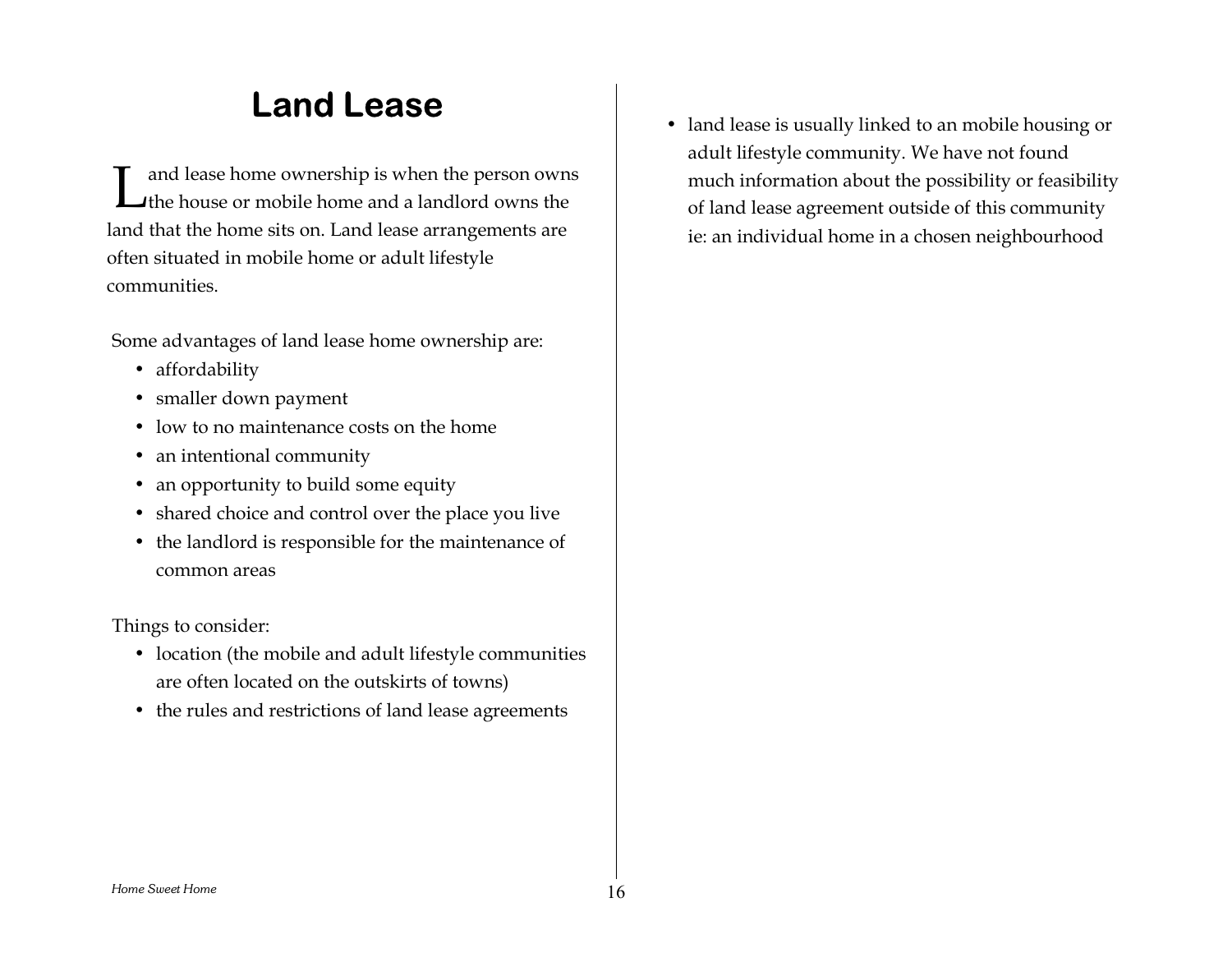### **Jeff's Story**

It doesnít seem like a big dream, to be living in a downtown apartment building with a roommate. But it is, because it means you are living a regular life.

When our son Jeff was born, we were told not to expect too much. Very little was known about autism 40 years ago. Even today Jeff is not understood by lots of people who canít imagine that thereís more to him than meets the eye. But our vision for Jeff was the same as for our other sons, having friends, living in a place he liked, being happy.

Bob and I always thought Jeff would leave the family home eventually. But every birthday came and went and we just weren ít comfortable with handing Jeff over to a group home, the only option there was. Then a friend started talking to us about a circle of friends. Jeff's friends have made a difference to his life. I think other people see Jeff more as a person with real interests, because heís seen with friends at different places around town.

But Jeff was getting older and still living at home. Bob and I decided to turn to Jeffís friends for help in planning for Jeffís future. The circle began to meet monthly and talk about Jeffís dreams and future living arrangements. We wanted something for Jeff that would meet his needs, not where he would have to fit into an agency because they have a 'bed' available. Jeff is a person with dreams and

hopes and interests and needs. He deserves better than being slotted with people he didnít choose to live with or getting moved around at the whim of someone else. But it's not so easy when you have a disability to just move out of your parent's home. You rely on the government to help fund the supports needed to lead an active life. We were told there was no funding. But we had a vision: that Jeff live in his own downtown apartment with a roommate who could provide some support.

With enough lobbying and advocating, we eventually secured enough funding for Jeff to move into his own place with a supportive roommate. We have very clear agreements with the supportive roommate about expectations and responsibilities. Jeff lived there with a supportive roommate for a few years. We wanted to make sure Jeff would never have to leave a chosen home, so we bought a condominium downtown. Jeff eventually moved in and he continues to live with a supportive roommate who shares time with Jeff and provides overnight support.

When I think about where we were 15 years ago, I am so happy for Jeff that he's living the life we believe he wants. Now he's living the vision we had for him so many years ago. We didnít settle for anything less. He lives downtown with a supportive roommate and has control and choice over how his life looks, with help, of course, from his family and circle of friends.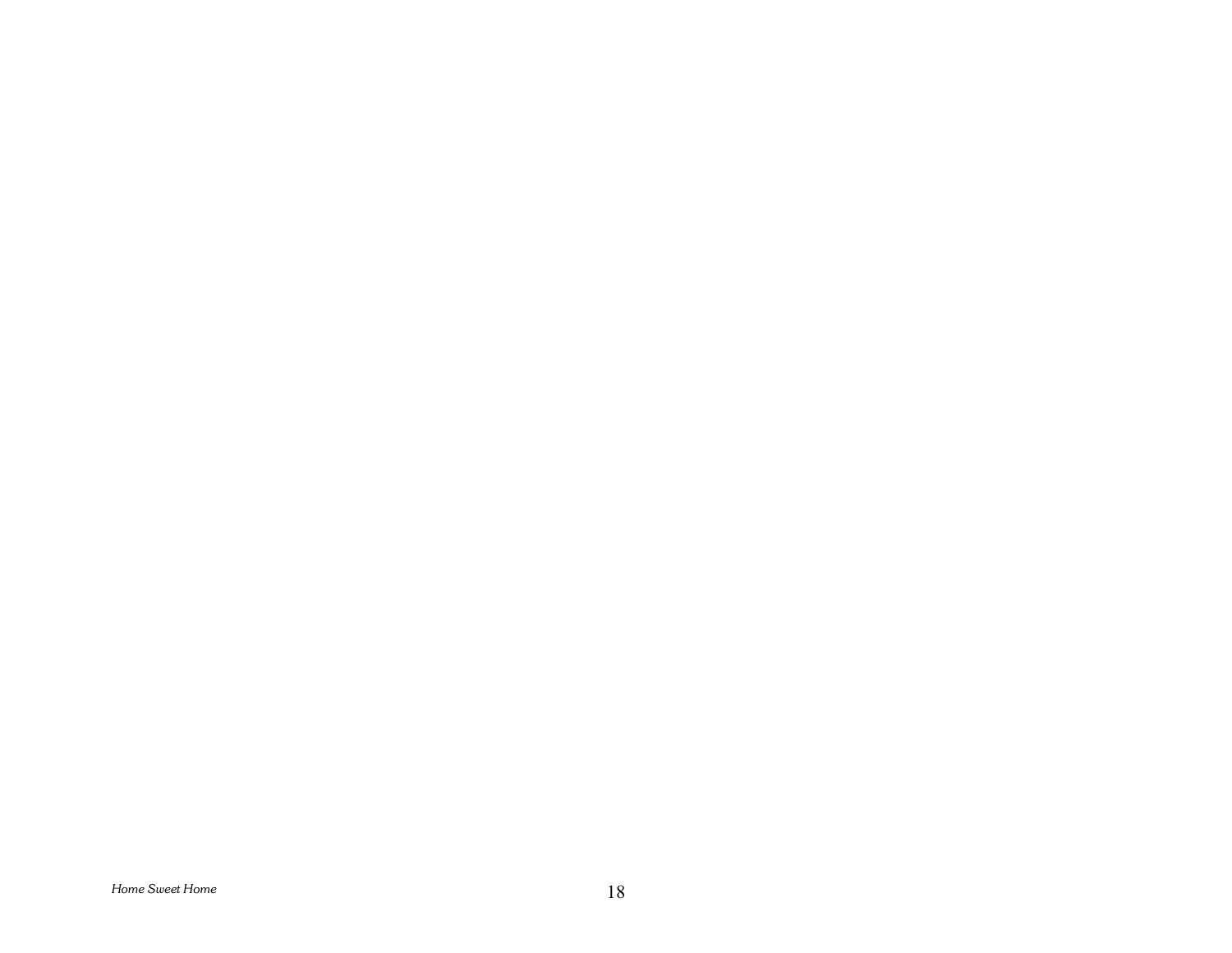

A role for Citizens as Investors in home ownership Community Investors through Long Term Agreements for the Sale of Land (Rent to Own) Non Profit organization as an Investor Non Profit organization as a Co-owner Laura and Susan's Story

# **Other Ways to Own a Home**

*"A manís home is his castle." Proverb*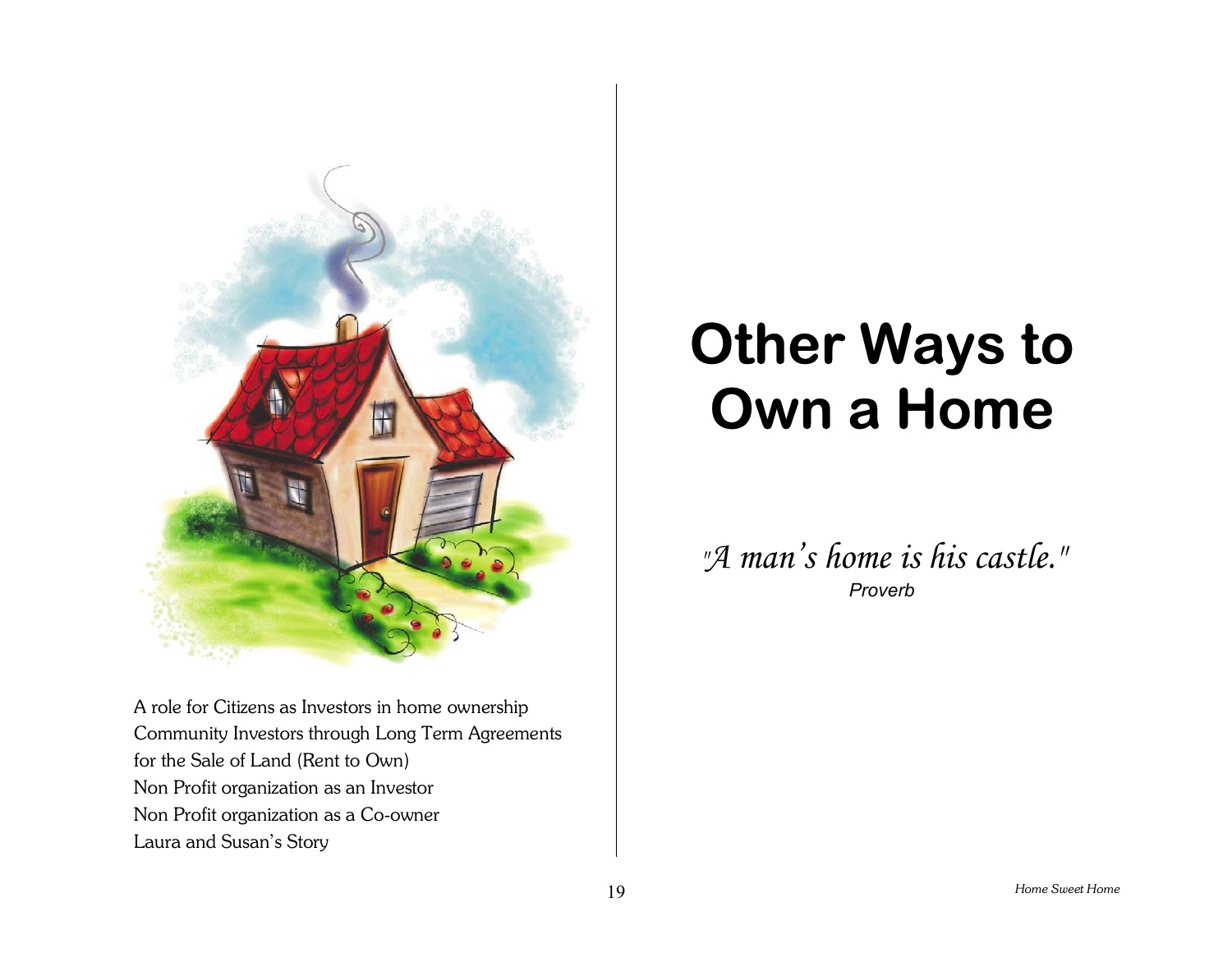# **A Role for Citizens as Investors in Home Own ership**

t may be possible to involve an investor in your home buying process. Usually people get money to buy a house from a mortg a g e o btai ned thr ough a b ank or mortg a g e brok er. W h e n this isnít p ossible, tur nin g to community investors is an option. The parties involved are b ound b y a legal contractual agreement. H owev er, investors are able to be more fle xible and more creativewith their lending criteria. I

Investors are people who will lend money in exchange for a reas o nable rat e of ret urn o n t heir m o n ey and t he opportunity to invest in their community in a way that matters. E ver y community has community minded investors.

### **Who Can Be An Investor**

- an individual lender
- a pool of lenders
- non profit housing trust
- service clubs
- non profit agencies
- a housi ng corporation
- $\bullet$  family members including parents, sibling, aunts, cousins etc.

### **Benefits for the Investor**

- there is value to investing in your community
- the op p ortunity to help someone
- $\bullet$  make a return on your investment
- $\bullet$  low risk investment because it is linked to property
- do not have to act as a landlord

### **W h at C an a n I n v estor Expe ct?**

- a financial return on their investment
- $\bullet~$  assurances that they will not have to manage the pro pert y if t hey are l endin g money
- a process f or d efault payment /property r etrieval
- $\bullet$  not to be involved in the personal life of the p urc haser
- to have comfort and security in their investment decision
- $\bullet \;$  warm fuzzies (satisfaction) for helping a fellow citizen

Non profit organizations and others interested in social housing could have a significant role in assisting people to b e linked with i nvestors. T h e f ollowin g pag es show w a ys different kinds of i nvestors can b e i nvol ved.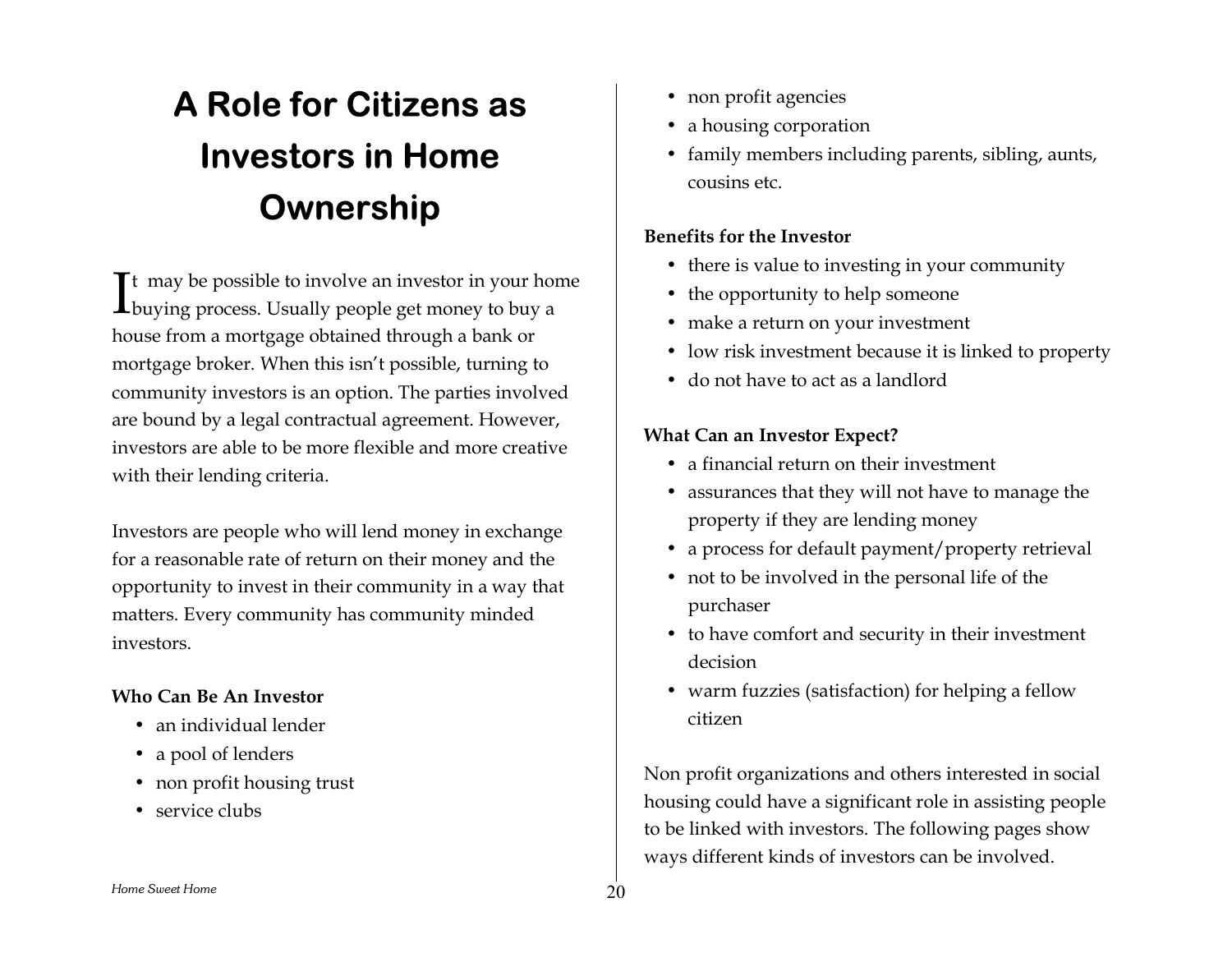# **Community Investors through Rent to Own5**

**D** ent to Own home ownership is a way for people  $\mathbf R$ ent to Own home ownership is a way for people<br>Wwith limited incomes to begin to purchase a home without a large down payment. This can happen by entering into a *Long Term Agreement for the Sale of Land* with a community investor.

Long Term Agreement for the Sale of Land home ownership generally requires you to have:

- an investor who is willing to hold the mortgage until you as the purchaser have built enough equity to obtain a conventional mortgage through a bank. The experience of Burton-Hicks Homes, an investor doing these agreements for over 10 years, is that people are usually ready to go to the bank for <sup>a</sup> mortgage within five years.6
- a set amount of money available to pay the agreed upon monthly amount each month
- a legal contract with the Investor
- a set amount of money is paid on the mortgage each month
- no landlord/tenant relationship

Some advantages of rent to own home ownership are:

- an opportunity to build equity
- minimal down payment needed
- choice and control over the place you live and who you live with
- pride of ownership

- affordability of monthly payments (mortgage)
- affordability of monthly expenses (hydro, heat, property taxes, house insurance etc.)
- costs of ongoing maintenance and repair
- costs and physical demand of ongoing upkeep (mowing lawns, shoveling snow)
- finding an investor to finance the property
- either the person with a disability or a trustee acting on their behalf will have to be willing to enter into a legal agreement with the investor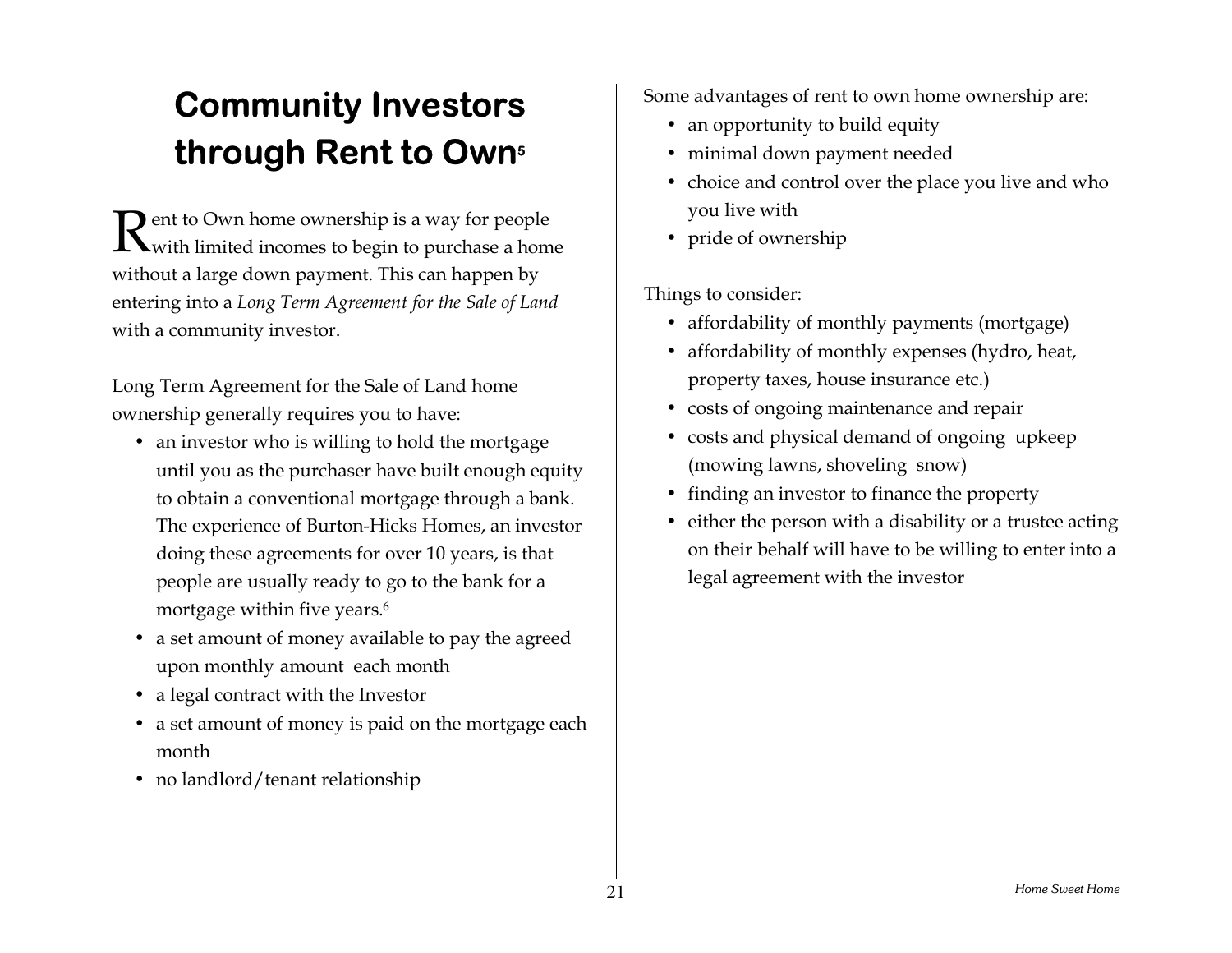# **Non-profit Organization as an Investor**

ike a community investor, a non profit organization I ike a community investor, a non profit organization<br>
Lean use the *Long Term Agreement for the Sale of Land* to support people with limited incomes to buy a home.

Non-profit organizations as investors require:

- a non profit organization to act as an investor
- the buyer(s) enter into a contractual agreement with the non profit organization
- a non profit organization can hold the mortgage until the mortgage is paid off, or the buyer can go to a bank when enough equity is built to qualify for a conventional mortgage
- a set amount of money is paid on the mortgage each month
- no landlord/tenant relationship

Some advantages of non profit organizations as investors:

- an opportunity to build equity
- minimal or no down payment needed
- choice and control over the place you live
- pride of ownership

- the non profit organization often have a long term financial commitment to the person
- the non profit agency does not benefit from equity in the home
- the buyer will not have title to the property until it is completely paid for or they go to the bank for a mortgage
- affordability of monthly payments (mortgage)
- affordability of monthly expenses (hydro, heat etc.)
- costs of ongoing maintenance and repair
- costs and physical demand of ongoing upkeep (mowing lawns, shoveling snow)
- finding an investor to finance the property
- either the person with a disability or a trustee acting on their behalf will have to be willing to enter into a legal agreement with the investor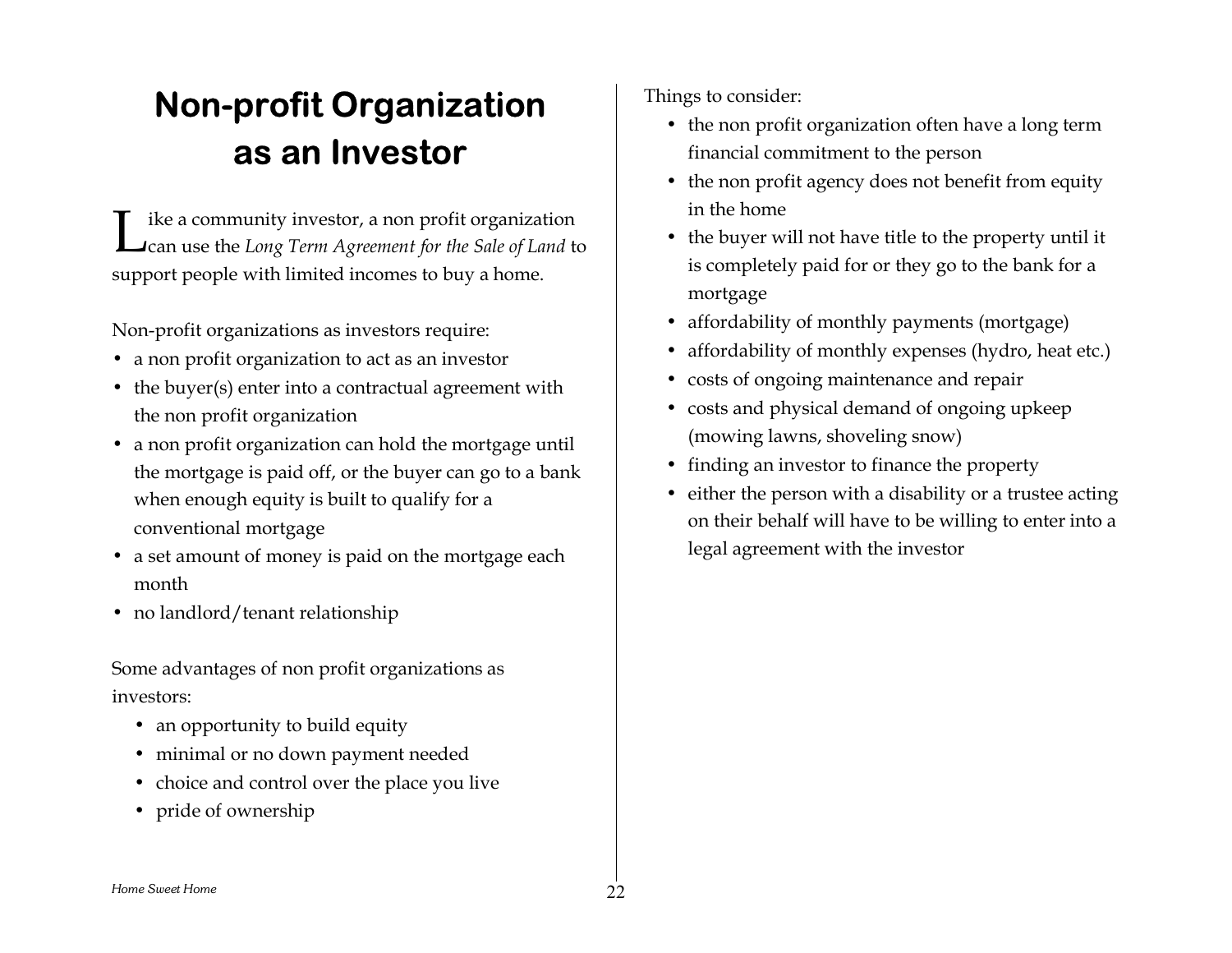# **Non-profit Organization as a Co-owner**

 $\bigcap$  haring ownership of a home with a non profit  ${\mathbf S}$ haring ownership of a home with a non profit<br>Oorganization is another way for people with low incomes to purchase a home. Both the person(s) and the non profit share title on the property.

Co-ownership with a non profit organization requires:

- a non profit organization to provide the down payment
- payments are tailored to the person and how much they can afford
- the buyer may own a percentage of the property based on ability to pay and the non profit will own the rest
- the buyer enters into a contractual agreement with the non profit organization
- a non profit organization holds the mortgage or guarantees a bank mortgage
- a set amount of money is paid on the mortgage each month by both the non profit and the buyer(s)

Some advantages of non-profit sponsored co-ownership:

• an opportunity to build equity for both the buyer and the non profit organization

- the buyer does not need a down payment
- choice and control over the place you live
- pride of ownership
- matching of ability to pay and the percentage of ownership in a home
- shared costs for ongoing maintenance and repair
- non profit organization will be able to use equity to assist someone else to own a home
- buyer will build equity in the home
- shared title on the property

- need for clarity and agreement on how decisions will be made ie: ongoing maintenance and repairs
- if the non profit organization also provides support services to the individual buyer, there may be conflicts in decision making that affect the coownership agreement or the arrangement the buyer has made with the agency about support services
- both the person and the non profit organization need a clear agreement about how they would end the arrangement if either party wanted out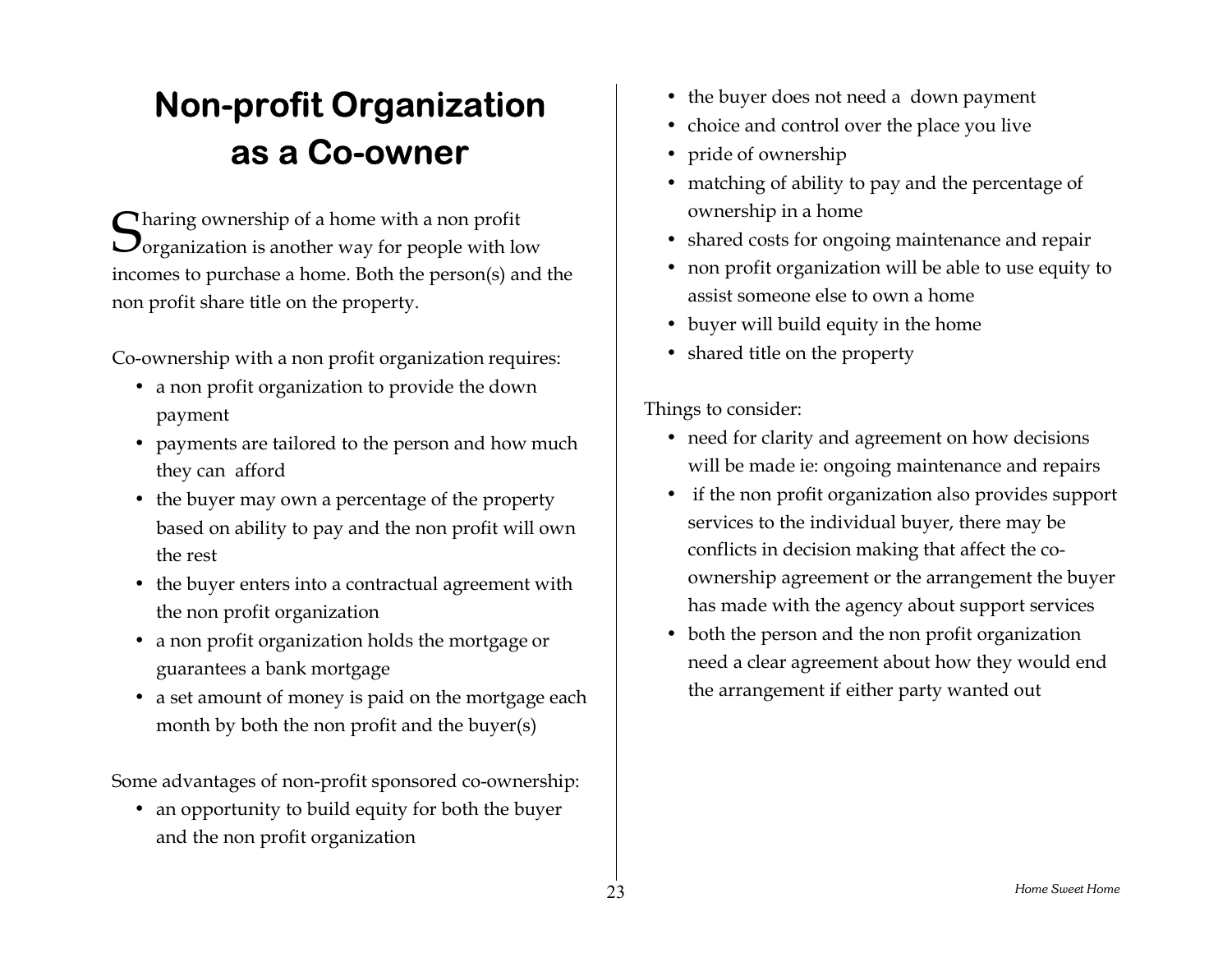### Laura and Susan's story

It is a hard thing for a mother to know that your daughter is unhappy. My daughter Laura was living in a subsidized apartment in a small city. For her, this was not a good fit. Laura is a young woman in her late twenties. Most of the other people living in her building were in their seventies. The only thing they had in common was their need for affordable housing.

Knowing Laura and seeing her so unhappy made me think about housing in a different way. I had recently attended a workshop called "Home Sweet Home" that identified ways in which people with a disability could own their own home. I started thinking of it not as just a place to live, but as a place that Laura could call home. A place where she felt secure, in a welcoming neighbourhood, and living with people who care about her. After many discussions with community members, we found that person. Actually, we found an entire family. Susan and her family were also looking for a place to call home. They had known Laura for many years as they share their place of faith.

The whole idea of Laura sharing a house with a family became a bit overwhelming. We had to figure things out in a way that made sense to us.

#### **Things we knew:**

- The house needed to be wheelchair accessible
- We needed to have at least three bedrooms
- The house had to be affordable
- We wanted an agreement about the suppor<sup>t</sup> that Laura needs
- We needed some private space for everyone
- We had to build a spirit of cooperationíand success. There are a thousand things that can go wrong. But in relationship and commitment, there are a thousand things that can go right.
- Laura was eligible for rent supplement/subsidy
- Laura is eligible for renovation funding on existing homes
- No one has money for a down paymen<sup>t</sup>

#### **Things we needed to know:**

- How to buy a house without a down paymen<sup>t</sup>
- How to find a non profit to support our idea
- What contracts were necessary to co-purchase <sup>a</sup> house
- What is a fair way to determine what share of equity everyone has in the home
- How to address the fact that we had a gap in funds. In our community, the amount that Laura and Susan could afford would not buy a wheelchair accessible house or a house renovated to be wheelchairaccessible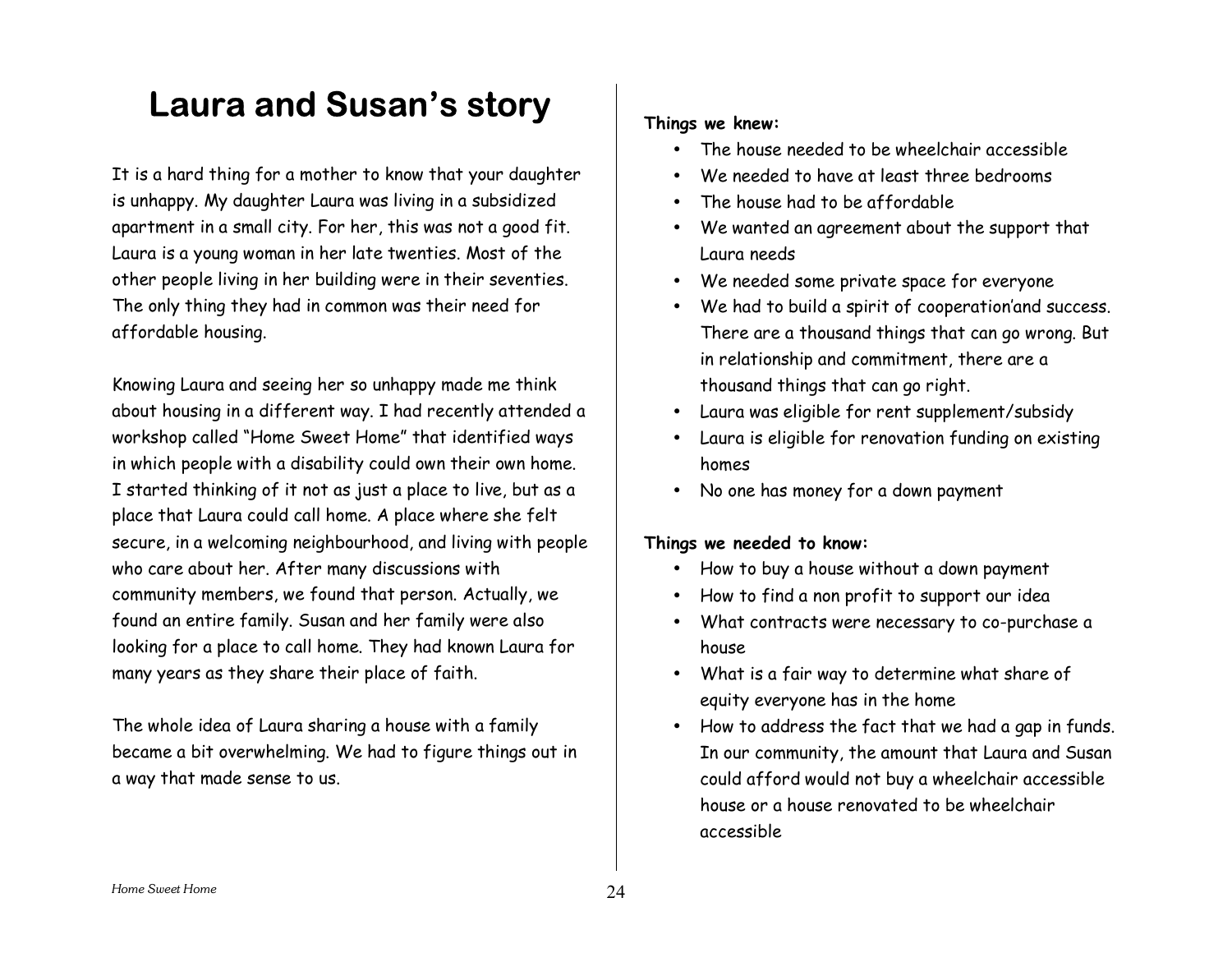### **What we found out: Support**

Laura would be able to transfer her Ministry of Health funding for personal support to her new home. Susan and her family will be offering ongoing support to Laura by the very nature that they are housemates.

#### **Partnerships**

We approached an investor about funding our house. Through this investor we were able to find a suitable house. In about five years, we will likely build enough equity to approach a more traditional lender about holding a mortgage. This particular investor worked with other investors, including a non profit organization, to have enough money to purchase the house we needed.

#### **Rent Subsidy**

We discovered that when someone is eligible for rent subsidy, they cannot be owners of a home. Without the subsidy, Laura could not afford the monthly payments. The alternative was for me, as her mother, to enter into the Long Term Agreement for the Sale of Land with Susan and the investor. By doing this, Laura will still be eligible for the rent subsidy, and in turn would pay rent to her mother as the co-owner of the house. Over the course of the years, as the monthly payments lessen and Laura can afford her share of the payments on her ODSP, she will no longer require rent subsidy.

#### **A Place Called Home**

It is in this way that Laura and Susan have a house to call home. This property will be there forever. It has been a creative process, built in the spirit of community, relationship and trust.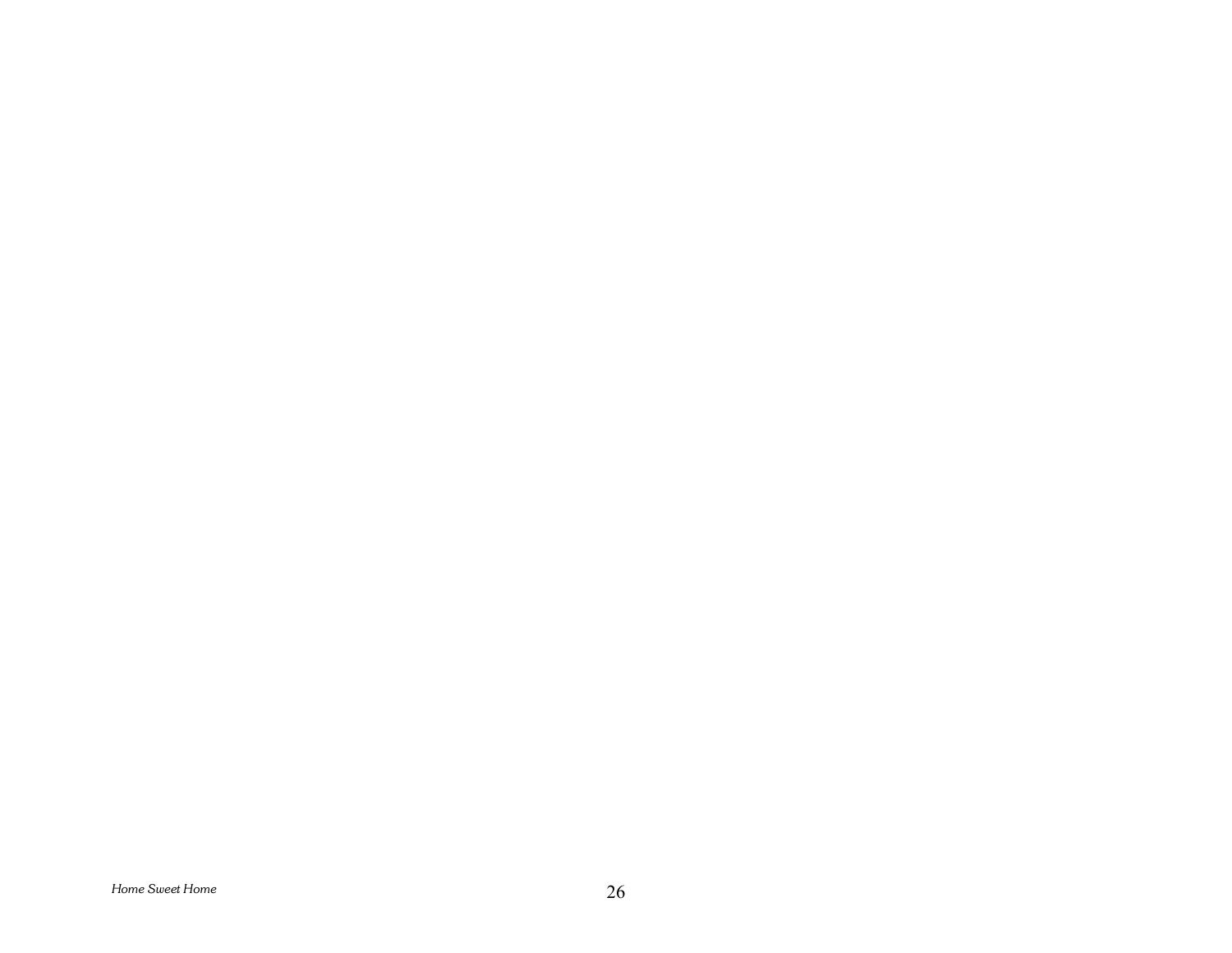

Life Lease Non profit co-op housing Rental Housing Renovating the family home Dave's Story

# **Security of Home without Ownership**

*"A comfortable house is a great source of happiness. It ranks immediately after health and a good conscience."*

*Sydney Smith*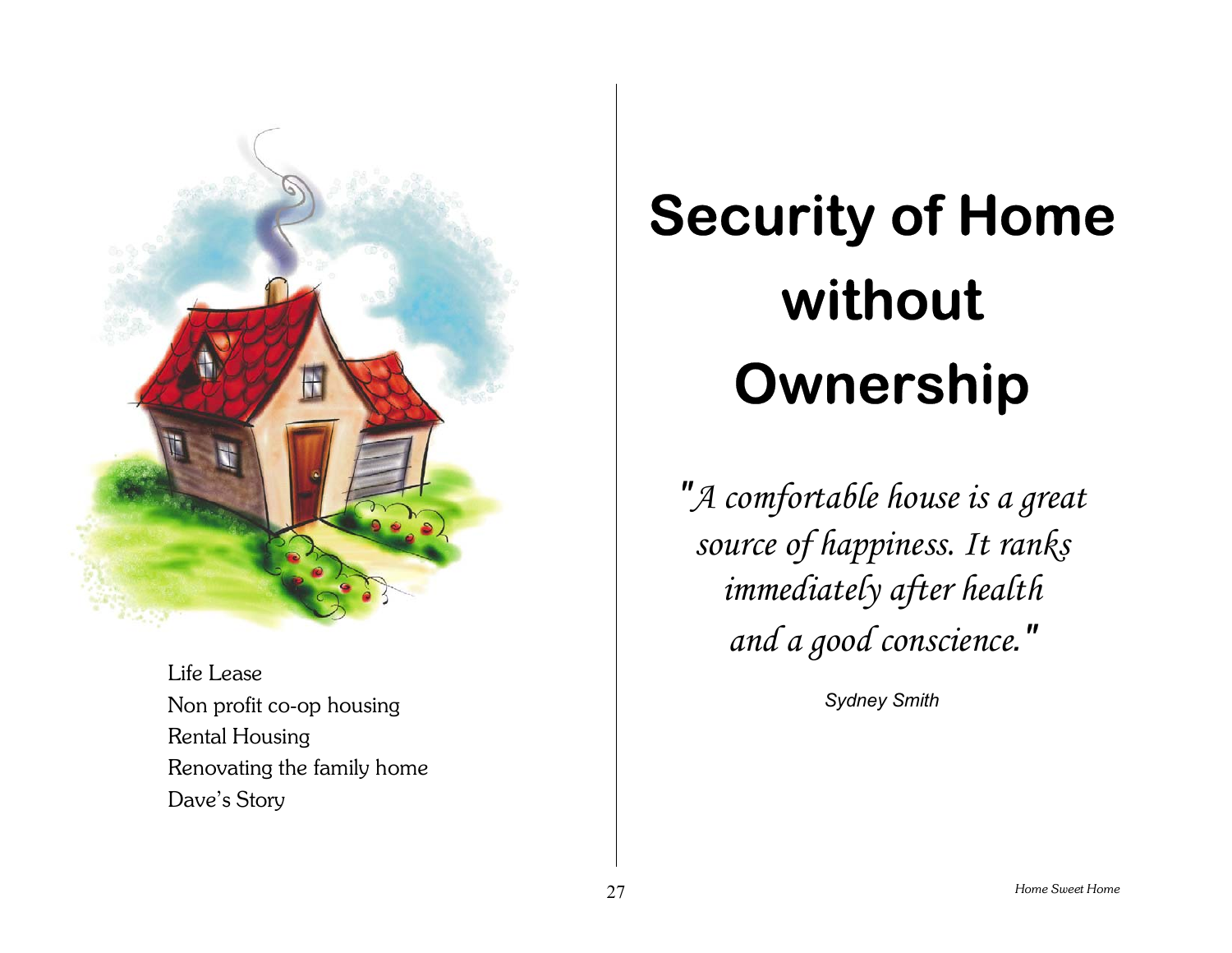### **Life Lease7**

ife Lease is a long term lease that allows you the  $\int$  ife Lease is a long term lease that allows you the  $\int$ right to live in your home (usually an apartment or suite) as long as you want. A life lease enables a person to purchase an interest in both the property and their apartment. This allows for the right to occupy the unit and use all the communal amenities. Most life leasecommunities in Ontario are sponsored by non-profit or charitable groups. Some, but not many, are joint ventures between charitable groups and private developers.

Some advantages of life lease are:

- maintenance paid for by a monthly fee
- long term security
- potential equity growth
- predictable lifestyle
- history of having a solid return on your investment
- sense of community
- knowing your neighbours
- they are often linked with health care services that can respond to changing needs

- many communities have minimum age requirements of 55+
- the concept may be better tolerated in smaller communities than in larger ones
- there is an economy of scale that happens because of the size of the projects. Life lease options are linked to a housing community. There is not much information or experience in doing life lease for just one or two persons in a location that does not have a concentrated population
- the life lease is not usually eligible for a bank mortgage because you do not own the property
- the sale of a life lease is subject to market value and demand. If the market value of local real estateincreases so does the value of the life lease interest
- the sponsoring non profit corporation must approve the future sale or transfer of a life lease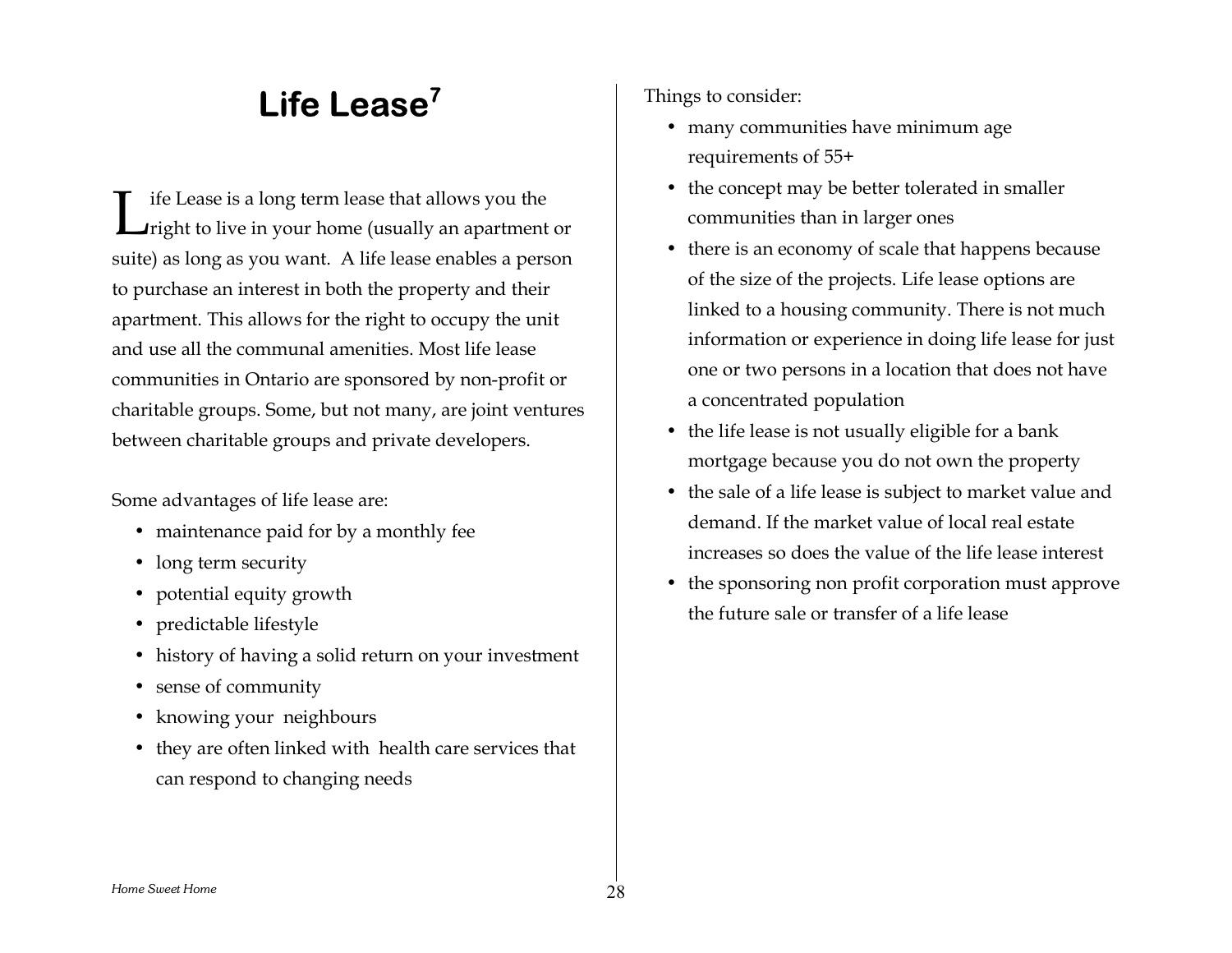# **Non-profit Co-operative Housing8**

**S**ometimes, Co-operative housing is confused with<br>Second housing There is a difference One of the m **P**rental housing. There is a difference. One of the main differences is that there is no landlord/tenant relationship in Co-operative housing.

Some advantages of non profit Co-operative housing9 are:

- people who live in a Co-op are members of the Coop, not tenants. Each member has one vote and every year, a Board of Directors is elected from the membership
- there is no landlord. Members share decision making about maintenance and upkeep of the Co-operative
- members run the Co-op. Members elect a Board of Directors to manage the business. Members live and abide by the by laws that are developed
- not having to worry about excessive rent increases. Co-operative housing corporations are non profit organizations,

therefore housing charges reflect actual expenses

- Co-operative housing is secure. Members often live in the cooperative community for a very long time
- participation in community. Co-operative members can form deep roots in the community. The Co-op will never be sold for profit. This encourages involvement and commitment to the Co-operative housing community and its members
- good quality, modest, affordable housing. Co-operatives offer rent geared to income on some of its units

- the units in non profit Co-operative housing are not individually owned
- instead of rent, members pay a monthly housing charge to cover all costs. Charges rise as costs increase
- the Co-operative builds equity in the homes but individuals do not profit from that equity
- the process of shared decision making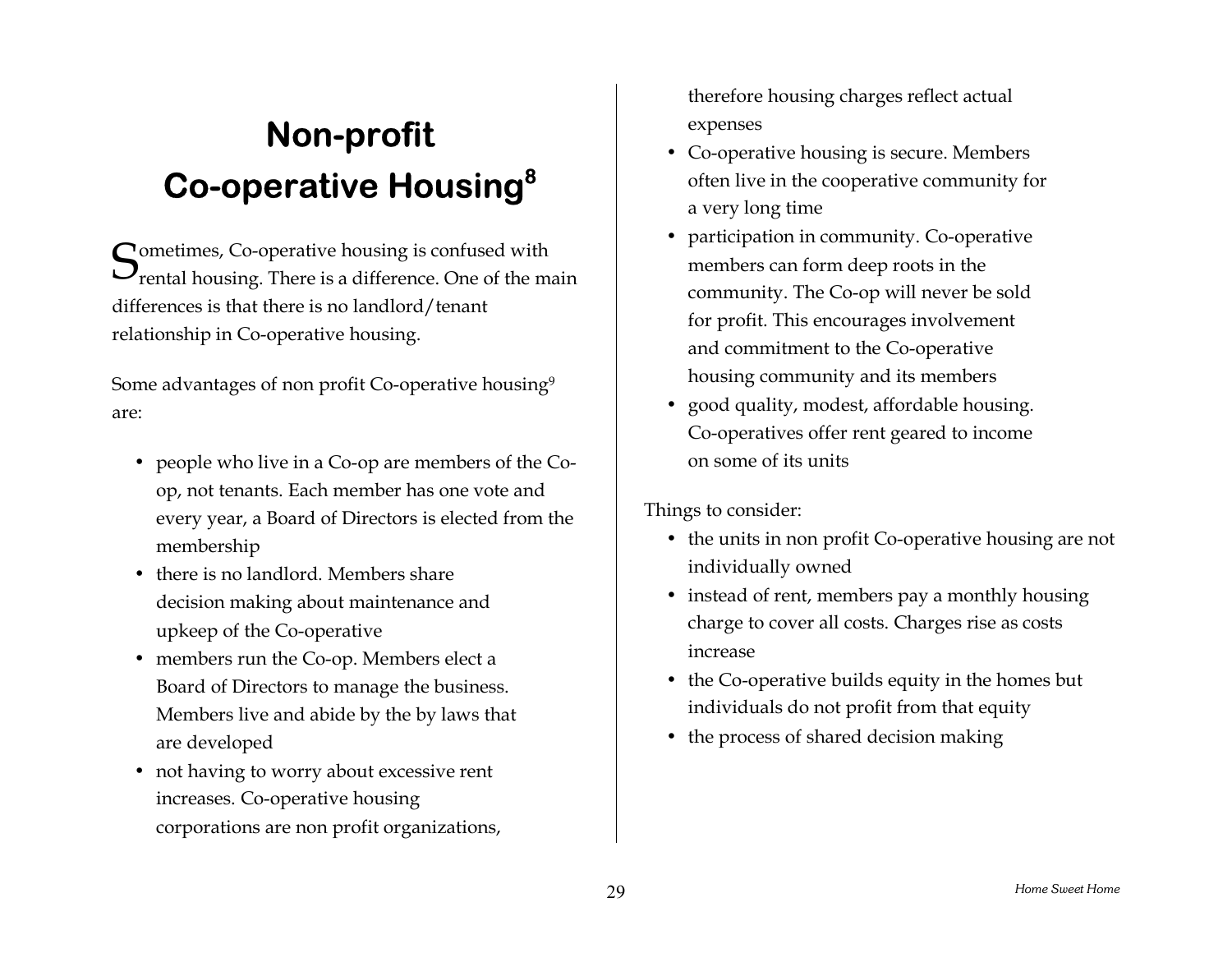## **Rental Housing**

**R** ental housing is the ability to use a property (house, appropention condo etc) in exchange for a monthly fee apartment, condo etc) in exchange for a monthly fee or rent.

Some advantages of renting are:

- no maintenance costs
- known monthly expenses
- flexibility to move
- property may be owned by family or friends

Things to consider:

- no equity is being accumulated
- difficult to find appropriate affordable and/or accessible housing
- lack of security because a landlord can raise the rent, sell or evict

Many people with a disability receive below average incomes either through their pension (ODSP) or through employment.

**Rent subsidies**10 may be available in order to assist with rental costs. Options have included:

- subsidy to the landlord
- subsidy attached to housing
- subsidy attached to the person

More information is available from your Municipality. Subsidies and how they are implemented varies between municipalities.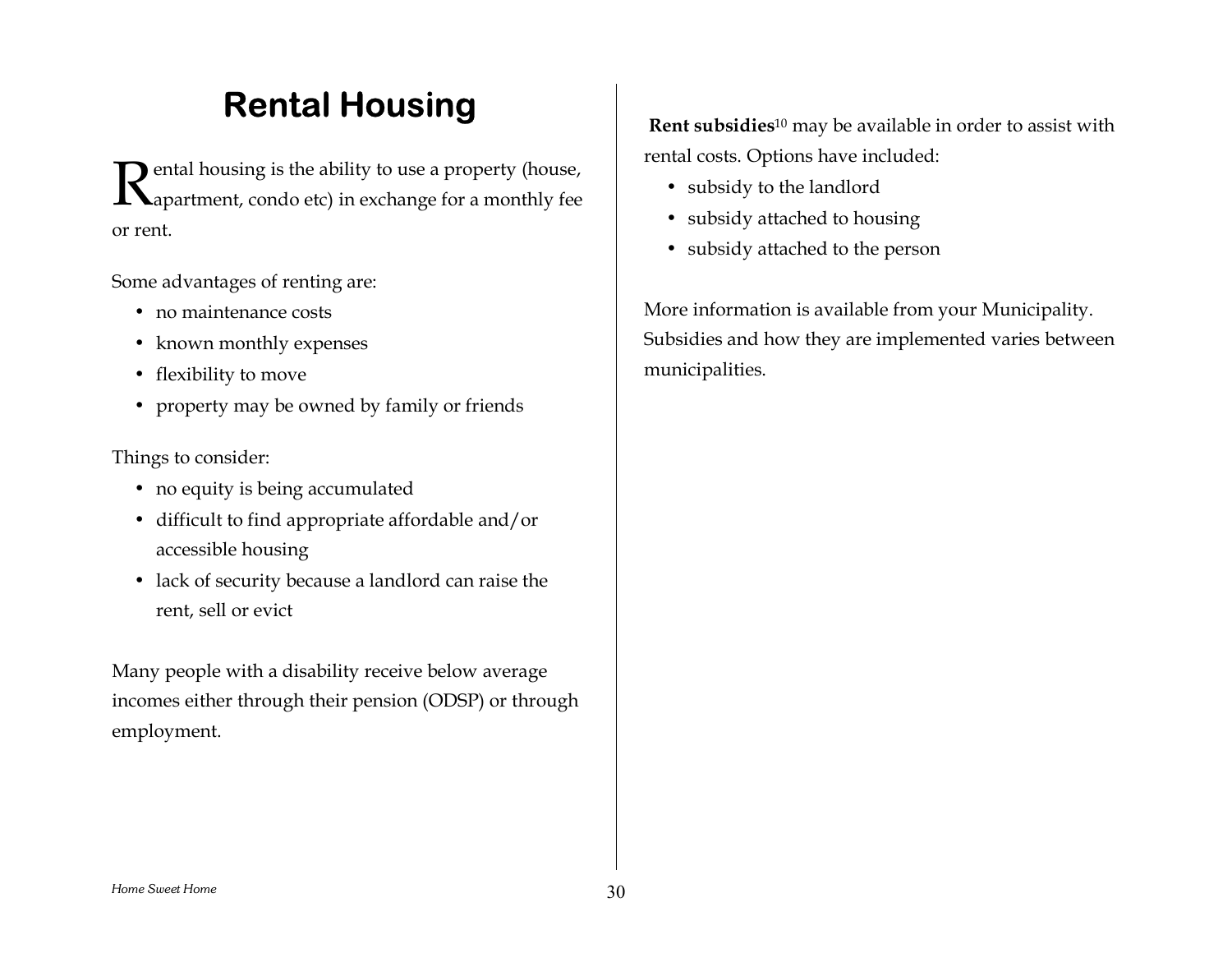# **Renovating the Family Home11**

 $\mathbf R$  enovating the family home to create a separate<br> $\mathbf R$ living space for an adult family member is an o **IN** living space for an adult family member is an option that some people feel is right for them. It allows the person and family members to have their own space and it allows for a degree of independence.

Options have included:

- subsidies that are available to a landlord
- subsidies available to family members of adult children

Government grants have been made available to assist with the renovations. (see Appendix A)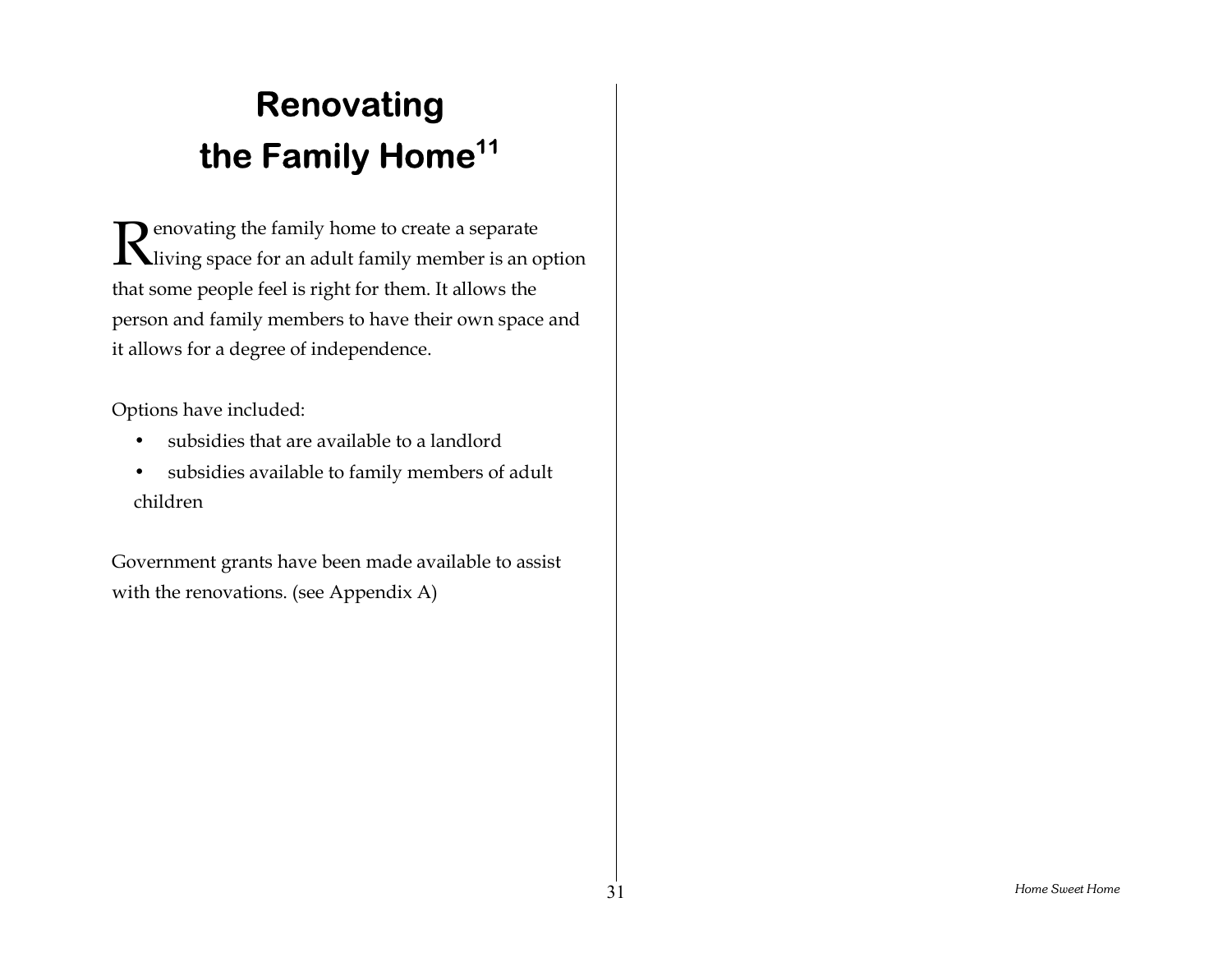### Dave's Story

### **(as told with the help of Muriel)**

A few years ago Daveís dad moved to a nursing home. His Mom needed to move to a smaller apartment with no stairs. Dave liked life the way it was, but knew it was time for him to move on.

At the time Dave and his family lived in city housing and Dave asked if his home could be renovated to meet his needs. He liked his neighborhood, but there were some problems with his home. Dave could not use his bathroom and needed to shower and bathe elsewhere. Dave and a Community Living Association representative met with the local city housing office to ask if they could look into the possibility of renovating the home for Dave. It was a two story wartime house and because of the layout, there was no way it could be renovated for accessibility.

In the spring of 2003, with help from others, Dave began to plan a move to a new home. The local city housing department understood Daveís needs and recognized that accessible housing was a huge problem for people living in his home community. They were willing to work with Dave and the Community Living Association to see if an accessible home could be built to meet Daveís needs and

that the city would be able to subsidize. We discussed the financial guidelines that had to be considered in order to apply for subsidized housing. Dave was soon informed that he qualified.

We werenít successful in finding anything that could be renovated to suit Daveís needs. We started to look for <sup>a</sup> builder to build an accessible home. An Occupational Therapist was hired to help with designing the home. She had discovered a builder in the United States who was building "Zero" Level entry homes and convinced a local builder to use the design. Dave thought it would be wonderful to be able to enter his home without the use of a ramp or lift. Dave reviewed the plans and said "It looks good to me," so things began to move forward.

The Community Living Association had worked with a builder in the pas<sup>t</sup> who was interested in building a duplex. One side of the duplex was to be accessible for Dave and a roommate, and the other side would be for someone who would provide overnight assistance if needed. The next step was finding an investor. The first person we spoke to was very interested but said that at the time he had all his money tied up. He asked if we would consider working with another investor. He suggested a friend of his who he assured us was a "good guy" and suggested that he would act as a backer for him if there were any problems. Things were moving along.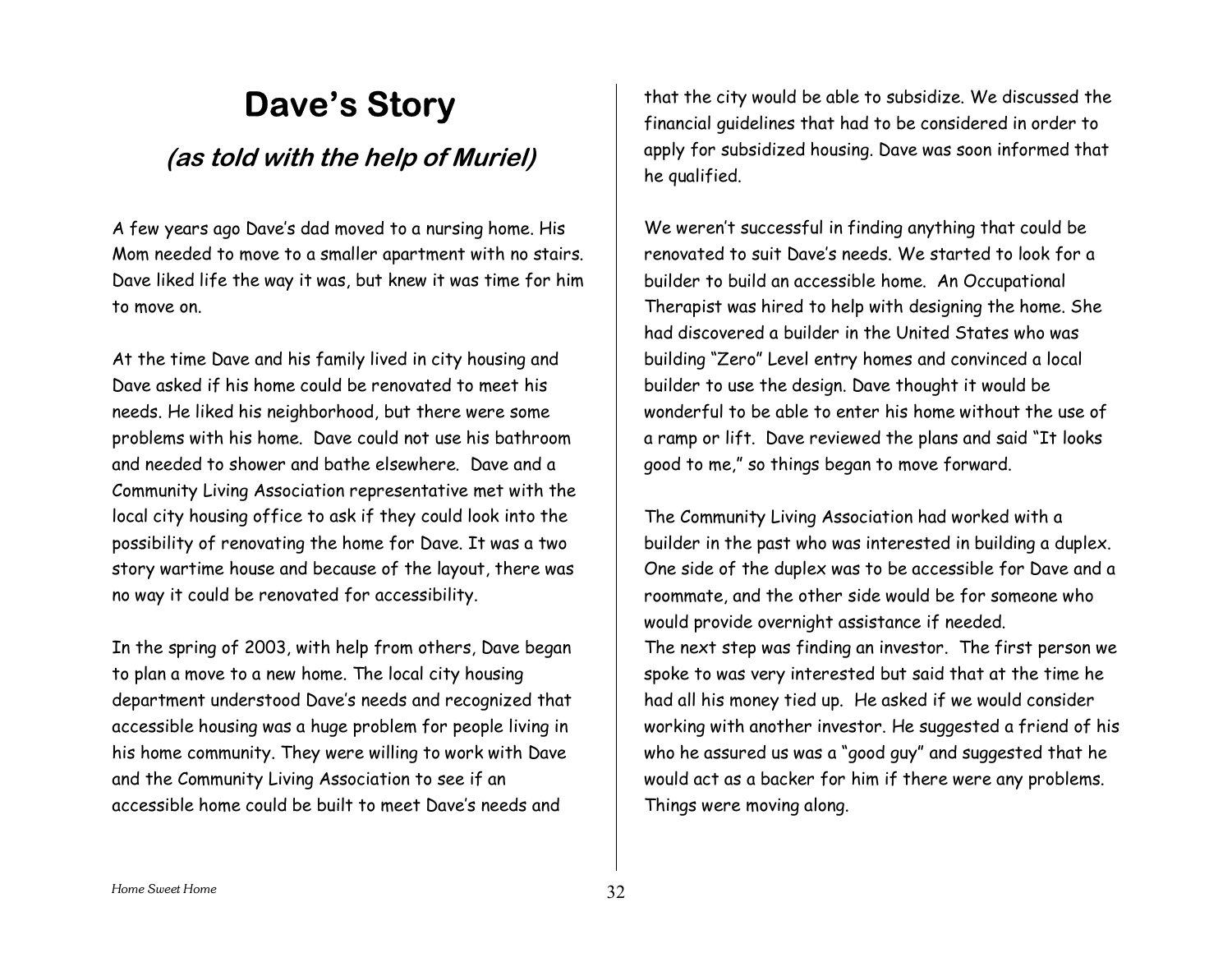In June of 2003 Dave received word that he had the support funding necessary to move forward. There was nothing stopping him now!

The next step was to find property. The Community Living Association contacted a real estate agent. They knew from past experience that real estate agents have an inside tract on property. Finally a property suitable and zoned for <sup>a</sup> duplex came on the market and was purchased by the agent. The Community Living Association set up a meeting with the real estate agent, the builder, the investor and Dave. The meeting was in July, the property was to be available in October and construction to be completed in January. Dave got a copy of the plans for the duplex and took them home to share with his Mom. Everyone was very excited and ready to move forward. All Dave had to do now was find <sup>a</sup> roommate, find a family to live in the other side of the semi and hire new workers.

He was up to the challenge and had lots of fun with this. Dave made many suggestions for roommates and interviewed a few who were interested in sharing his new home. Eventually Dave asked Matt to move in. Matt accepted.

Dave enjoyed meeting with families who were interested in living in the other side of the semi. He chose a young couple, Brian and Sara to be his neighbours. The Community Living Association met with Brian and Sara to work out an

agreement for a rent subsidy to compensate for their commitment to be available to provide assistance during nighttime hours.

The next step was to hire staff. David and someone from the Community Living Association interviewed a few candidates. Dave helped make decisions about his new workers.

Dave moved into his new home in January 2004. Soon after he settled in he bought a cat and hosted a giant Open House!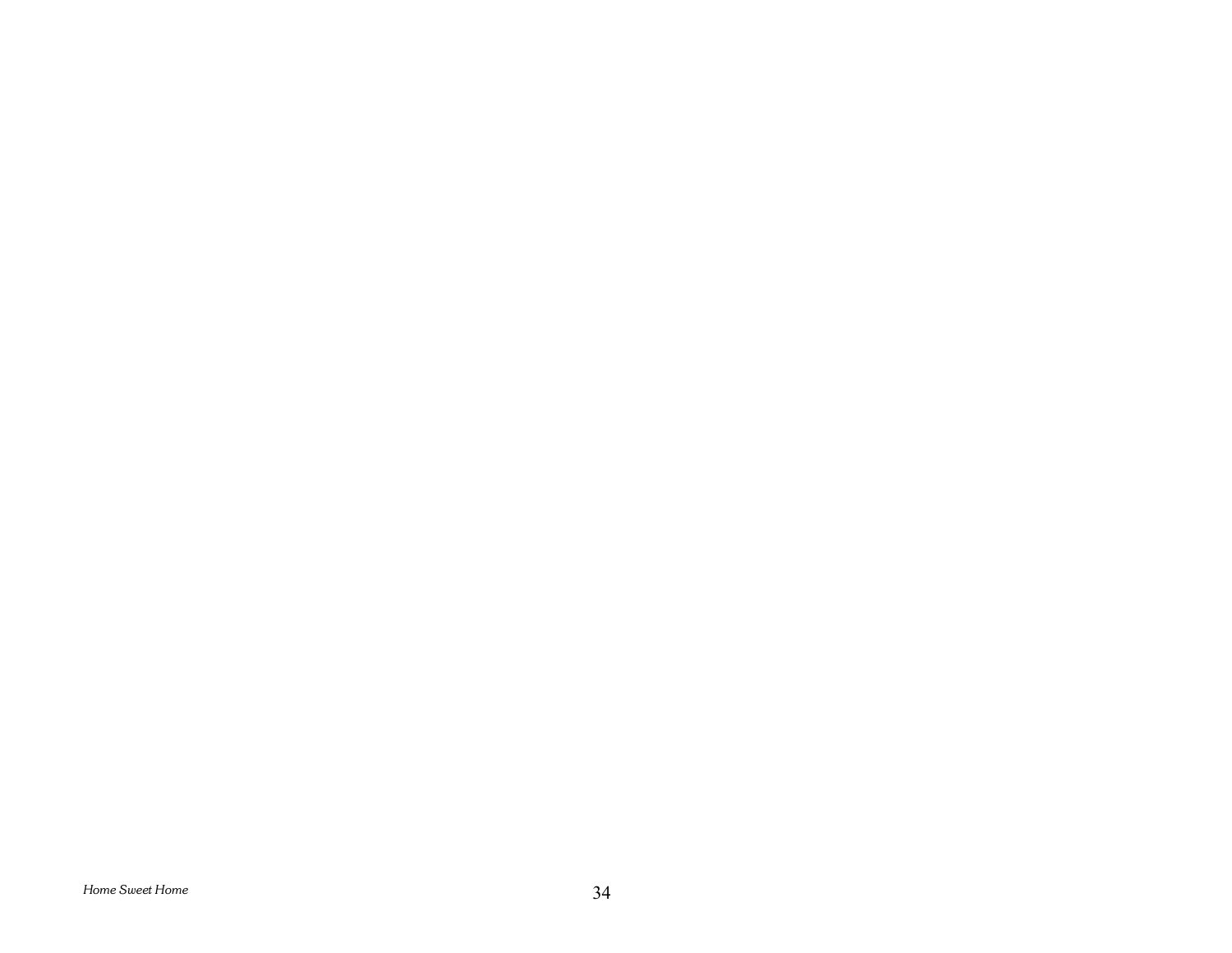

 Homes held in Living Trust Homes held in Discretionary Trust Homes held by Community Trust Michael's Story Story of Guelph Services for the Autistic Story of Mississauga Homes for Independent Living

# **Using Trusts to Protect Security of Home**

*"The ache for home lives in all of us,*  the safe place we can go as we are.<sup>"</sup> *Maya Angelou*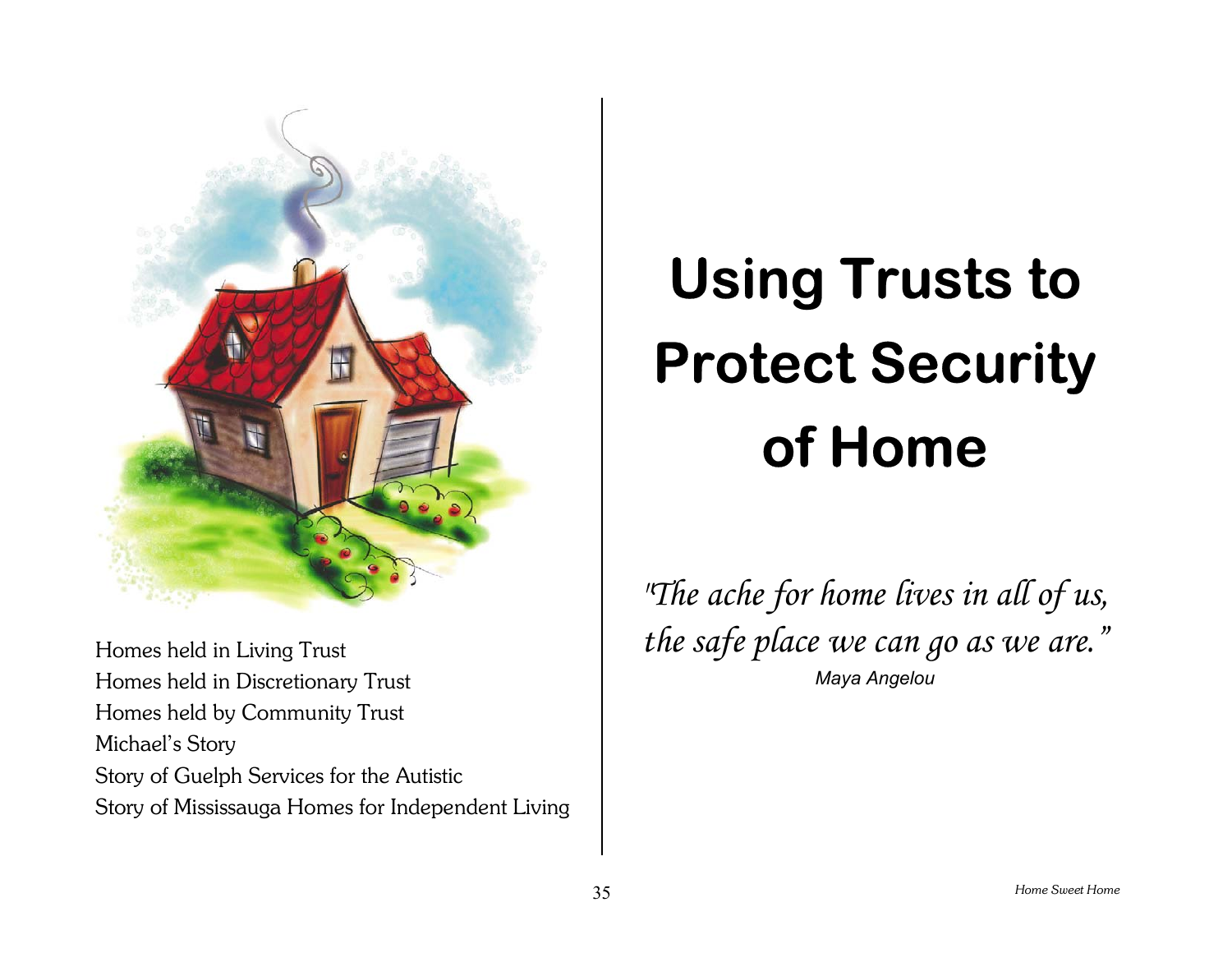# **Using Trusts to Protect Security of Home**

 $S_{\text{income and is able to buy their home is rather strain}}$ income and is able to buy their home is rather straight forward. However, some people do not want the responsibility of home ownership. Others are unable to enter into the contractual agreements necessary to hold a mortgage, or do not have the financial means to purchase a home. This does not mean that long term security of home is not important. It does mean that families are finding ways to provide long term security of home to their sons and daughters as they become adults. They are considering what their role should be in home ownership, including:

- some families are leaving the family home to their child who has a disability
- siblings are purchasing a home for their brother or sister then renting it to them
- families are forming partnerships and purchasing a home for their children to live in as housemates

With the advice from an informed lawyer, it is possible for families to figure out ways to hold a house in trust for their son or daughter.

The information in this section is not intended to take place of advice from legal representation. It is intended to open the door of possibility and have families begin to think about and discuss what their role may be in assisting with and creating security of home.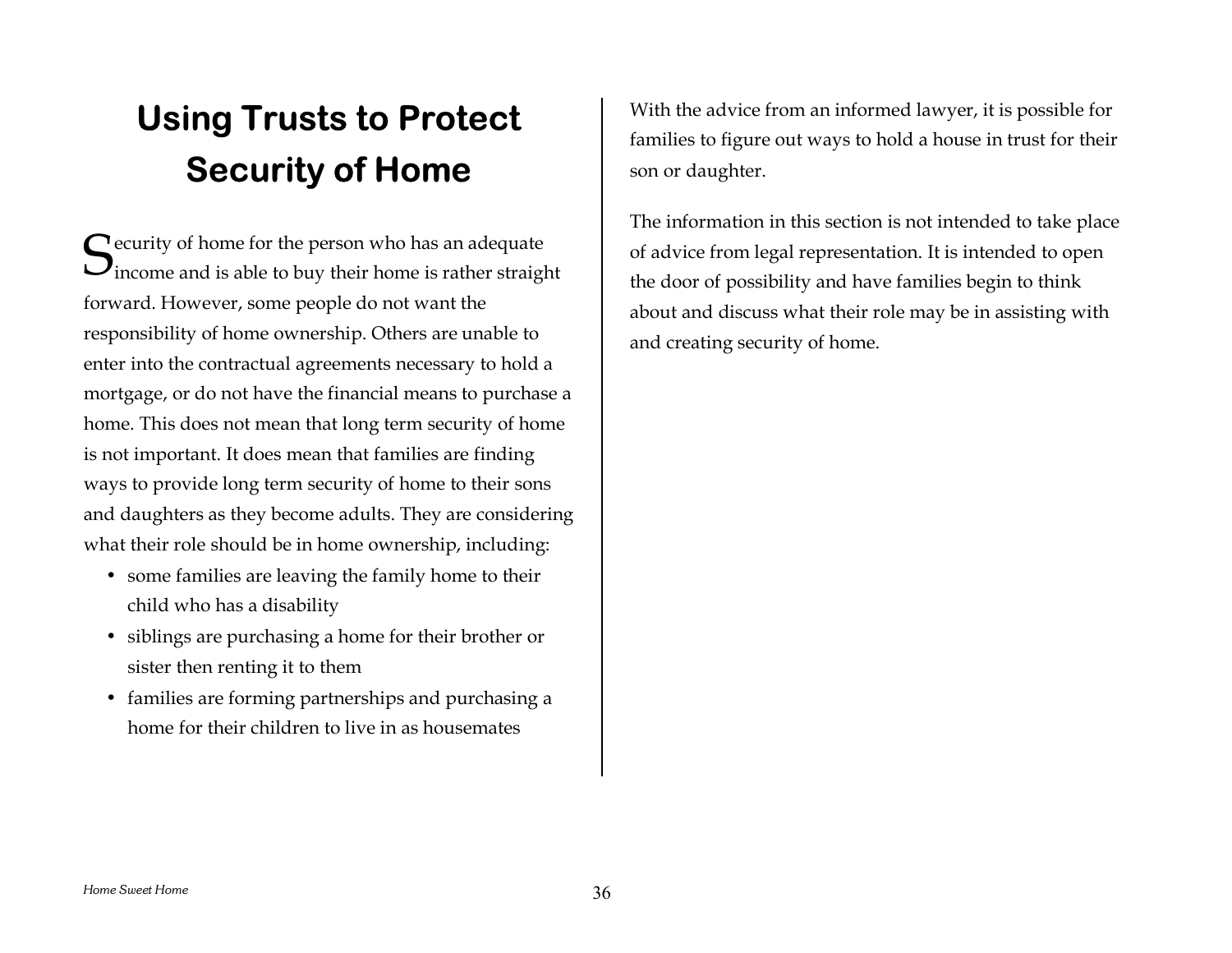# **Homes held in a Living Trust12 (Intervivos)**

ften trusts are thought of as something people leave to others after they die. Intervivos, which is also known as a Living Trust, allows for a trust fund to be established during the lifetime of the parents or siblings. This living trust allows for families to hold an asset on behalf of another person. O

This trust fund can be set up at anytime. With the advice from an informed lawyer, it is possible for families to figure out ways to hold a house in trust for their son or daughter.

The trust fund is maintained by appointed trustees. The trustees can hold a home in trust for the person with a disability. They act on behalf of that person. Often one or both of the parents can act as the trustees.

Some advantages of using a Living Trust include:

• the trustees can be family members who can act as decision makers

- it can be set up while the parents are still living
- it can flip to a discretionary trust once the parents are no longer living
- the person with a disability can rent the property from the trust
- ensures security of home
- allows the set up of long-term property management

Some things to consider:

- the trust has ongoing expenses related to its maintenance. (accounting, legal etc.)
- the trust needs to be renewed at least every 21 years
- having the initial money to buy a property
- the rent the person with a disability can afford may not initially cover the whole mortgage and expenses of the home
- choosing trustees is a very important decision
- there is no legal recourse if the person with a disability disagrees with the trustee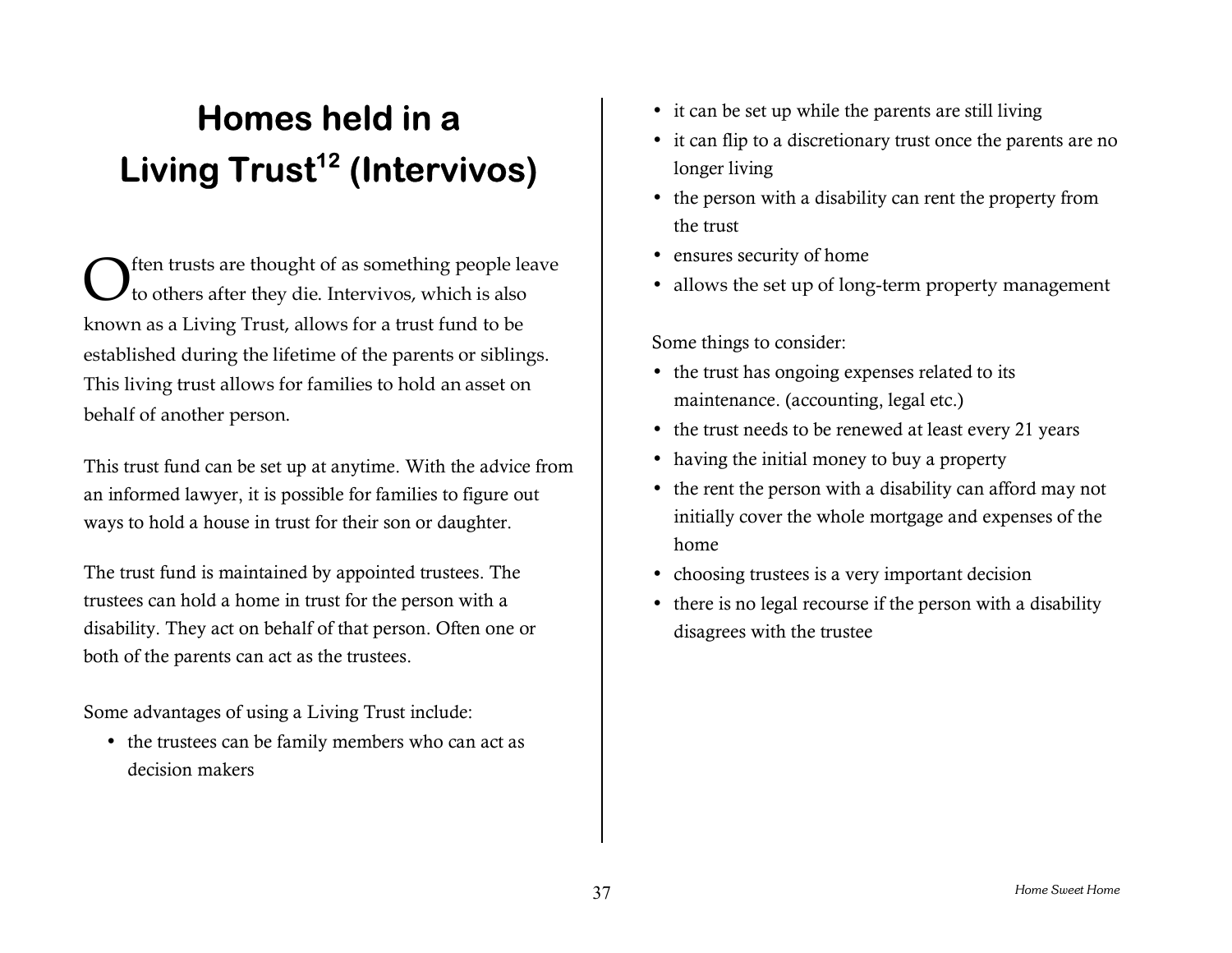# **Homes held in a Discretionary Trust13**

It is possible to use a Discretionary Trust as a way to leave a  $\begin{array}{|l|} \hline \end{array}$  choosing trustees home to a family member. It can only be used once the  $\blacktriangle$  home to a family member. It can only be used once the parents are deceased. The Discretionary Trust has appointed trustees. Often the trustees are siblings or other family members. The trustees manage the day to day expenses of the home.

Some advantages of a Discretionary Trust are:

- person with the disability receives part of the estate by having a home to live in and this does not affect ODSP income
- peace of mind for the family knowing their son or daughter will always have a home
- trustees can be family members or trusted others
- offers security of home
- it can be an opportunity to invite others in to the process of planning for a person with a disability and their future

Some things to consider:

- it only can be used once the parents are deceased
- siblings role in the planning process
- there would have to be enough money set aside to maintain the house
-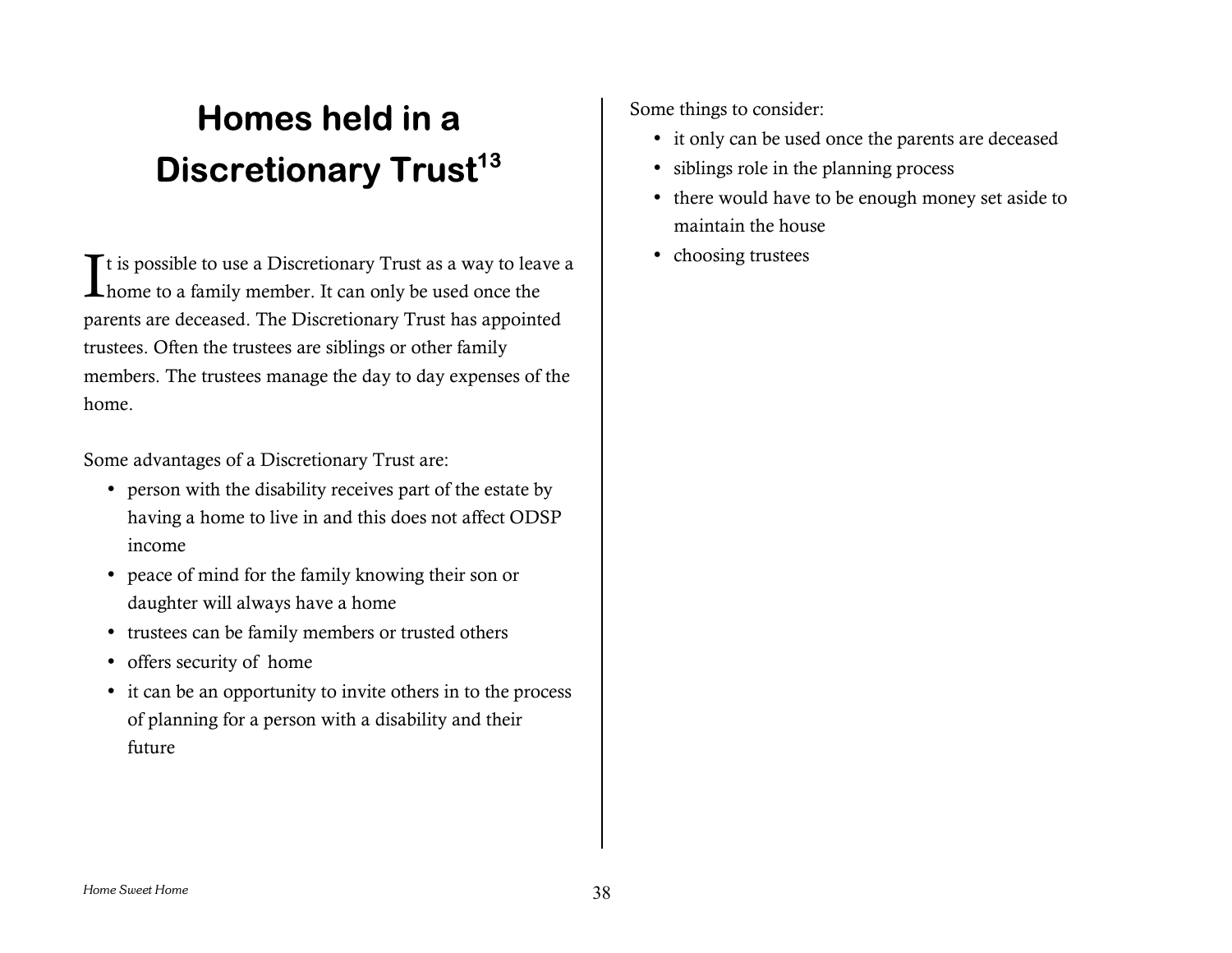# **Homes held by a Community Trust (Non profit housing trust )**

There are examples of communities establishing non<br>profit housing trusts as a way to help people to obta profit housing trusts as a way to help people to obtain secure housing. The Community Trust has a Board of Directors who manage the day to day expenses and care of the home.

Some advantages of forming a Community Trust are:

- community members can donate to the trust
- it allows people to purchase a home who otherwise would not be able to
- it allows the funds to be dedicated to housing for people with a low income
- it enables a long term relationship with investors
- it enables partnerships with non profit groups

- establishing a Board of Directors
- incorporating the group
- engaging in a public awareness campaign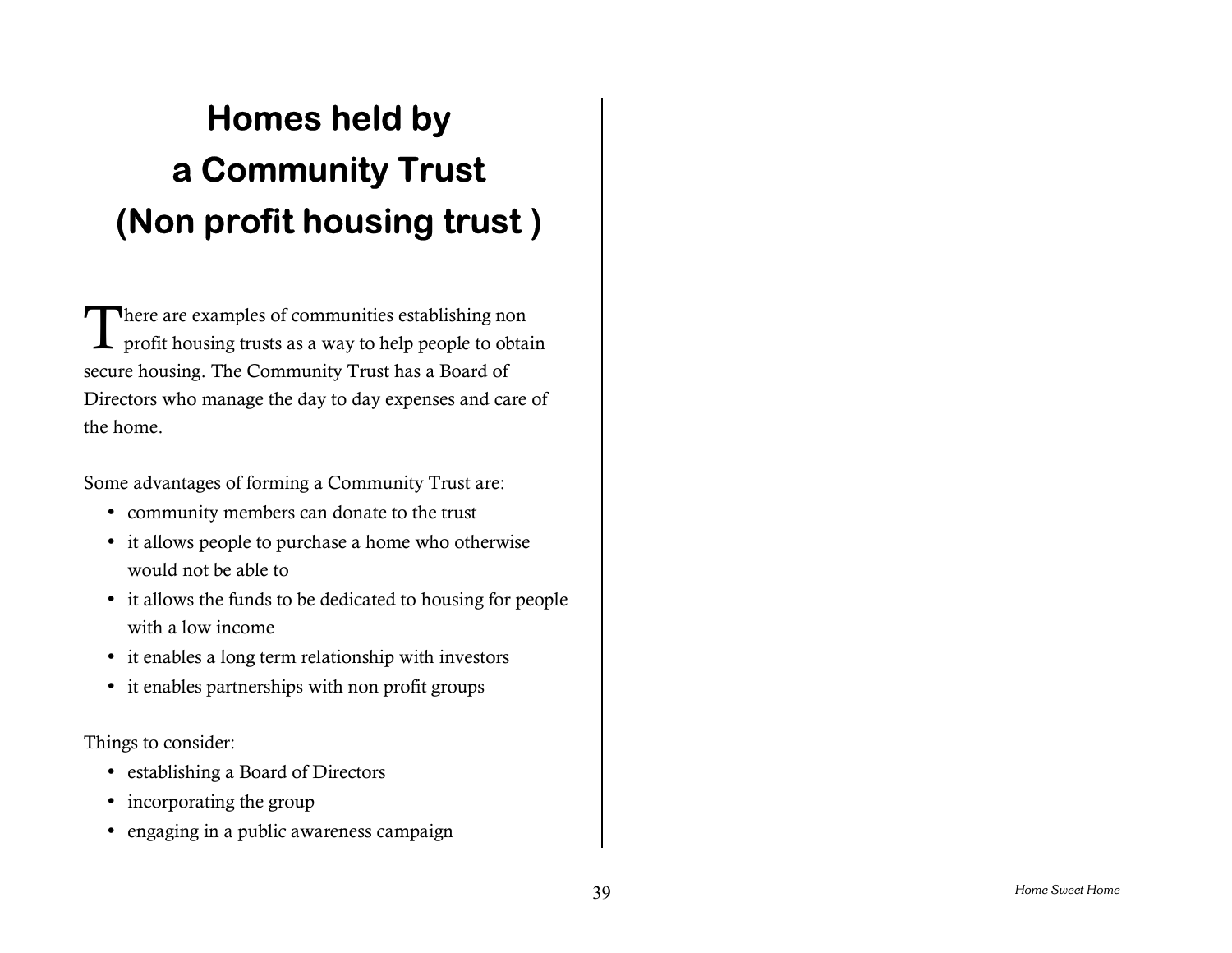### **A Safe and Happy Life for Michael**

Our son has significant physical needs and some intellectual disabilities. This is our story about our son Michael and our journey to find a safe, secure and affordable place for him to call home.

#### **The Beginning**

As Michaelís parents, it became clear to us that if we should suddenly die, our son would end up first in a chronic care ward of our local hospital, then be moved to a nursing home. This was not the future we had envisioned for him, nor was it the life he wanted for himself.

### **Options**

This inspired us to look at housing options for Michael. He was adamant that he did not want to live in a group home. We helped him to apply for accessible, geared to income housing. He was put on a wait list. We began to look at other options.

Our daughter was looking at buying a condo or townhouse. We talked to her about pooling our resources to buy a raised bungalow. We would convert the basement into a fully accessible apartment. Both of them could have better accommodations than either of them could afford alone.

### **The Renovations**

Grants are available for accessible renovations. This required certification that there is a medical need. This was no problem.

With the medical certification completed, we could now approach our local municipality. This grant is geared to the family income. The combined income of our daughter and Michael's ODSP income were added together. They did not qualify.

The Landlord Accessibility grant is available to landlords to assist them with costs of making apartments accessible. Michaelís sister did not qualify for the grant because their relationship was not seen as "arms length"

Because Michael was moving from an accessible home to a non accessible home, he did not qualify for March of Dimes funding.

As family, we did the renovation ourselves.

#### **Support Services**

In order to live in his new home, Michael needed support. At the time, it was not possible for Michael to keep his Special Services at Home funding (workers) when he moved to his apartment.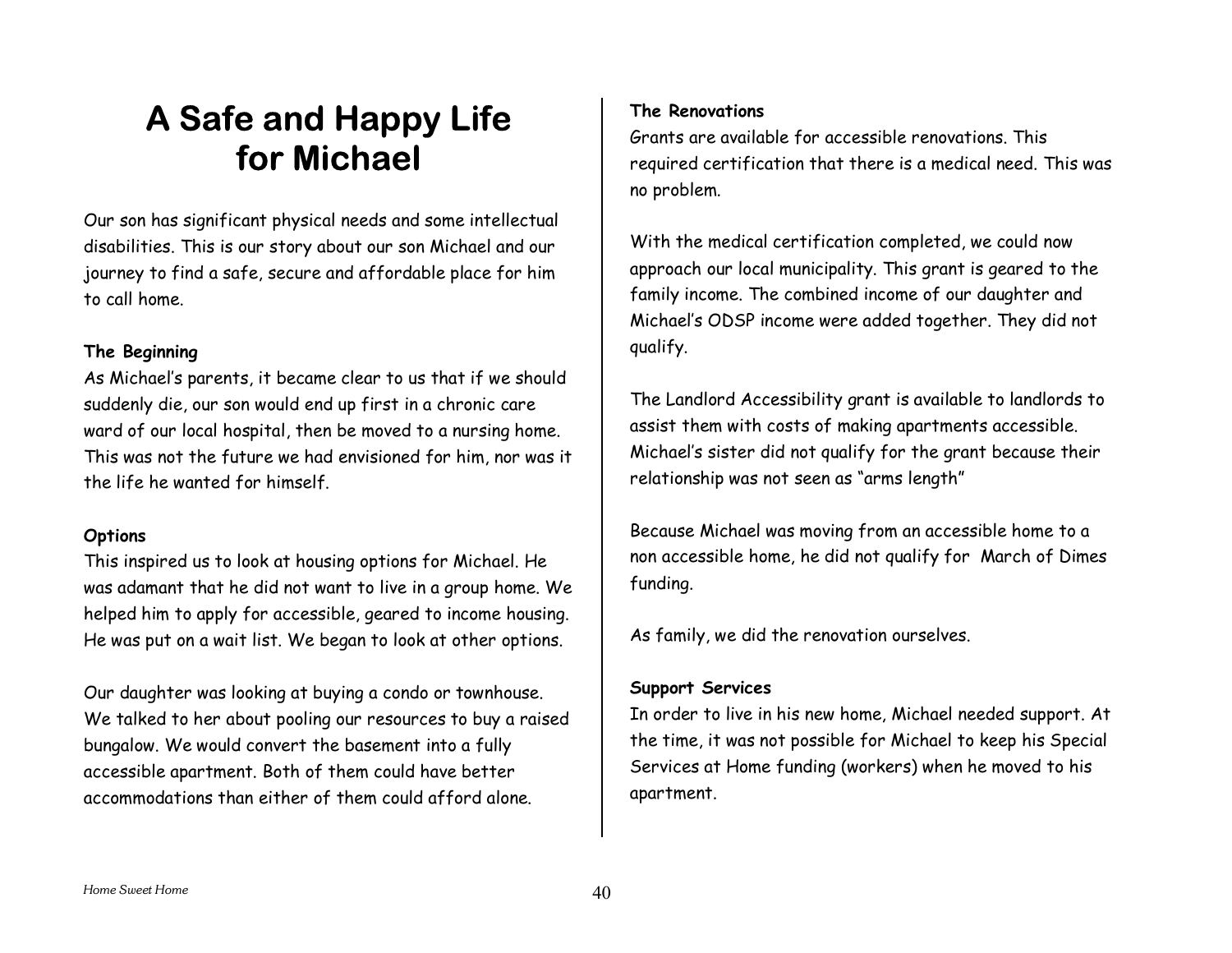After much effort, we received a 12-15 hours a week through a supported independent living program (SIL) with the local Community Living organization. As well we had 21 hours of attendant care support from the Ministry of Health.

#### **Oops!**

Michaelís sister fell in love, got married and moved. We knew we wanted to keep the house. We thought we would rent out the upper portion of the house to a family who would supply supervisory and emergency support for our son.

#### **The Problem**

If we bought the house in our son's name, he could own it, but he couldnít afford the payments on his ODSP income. However, if he rented the upstairs then ODSP would deduct 60% of that rental income from his ODSP cheque. Then he would not be able to afford his share of the costs.

If we (his parents) bought the house and rented it to our son and the tenants, then Michael's ODSP would not be affected. However, we would have to claim this income and pay income tax on this money. Over a 15 year period, this would cost us between \$45,000 and \$60,000 in income tax. This does not include the probate fees and capital gains tax on the house when we died.

### **What We Did**

We purchased a house within an Absolute Discretionary Trust. The trustees own the home and collect rent from both tenants. The trust pays the mortgage, property taxes, utilities and repairs on the home. The principal portion of the mortgage payment and any net profit from the rental property is treated as re-invested income and for income tax purposes is taxable either to the trust or attributed to our son for inclusion on his income tax. Every adult has a basic exemption of over \$8,000.00. This re-invested income is not supposed to be included as income when ODSP calculates eligibility criteria. If the net profit sitting in a bank account is used for disability related items, (education, leisure, equipment etc.) then these payments attribute to the child for income tax purposes but not for ODSP purposes. As long as the beneficiary of the trust lives in the home, the home qualifies as a principle residence and no capital gains accrues. There are exceptions so we suggest that you check this as it applies to your own situation.

#### **Today and Tomorrow**

Eventually, the mortgage will be paid off; there should be rental income coming in and very little expenses. We were successful in getting a positive response from ODSP regarding an Absolute Discretionary Trust (Henson Trust) owning a home and renting the home to tenants - including the beneficiary of the trust (our son).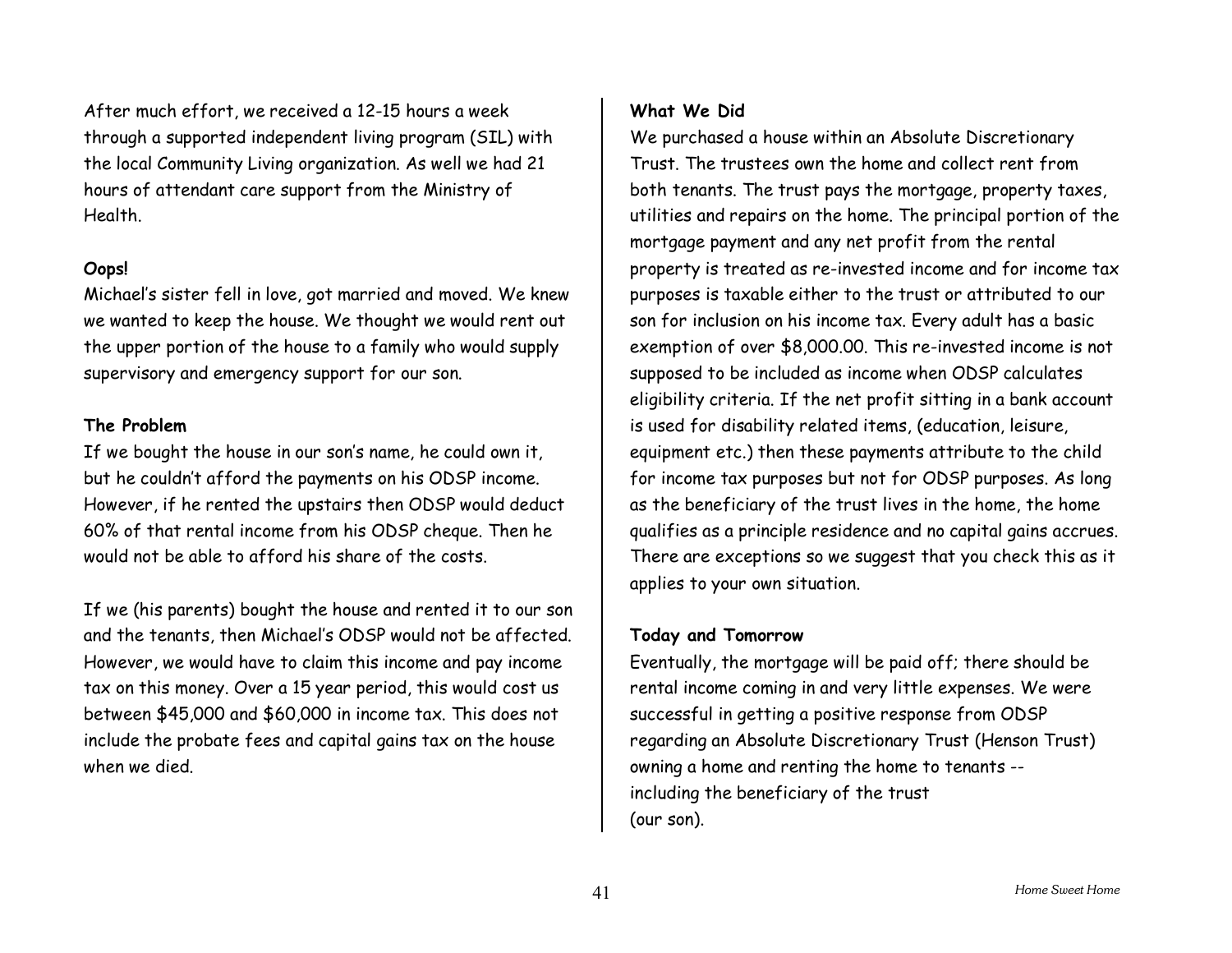The beneficiary of the trust (our son) receives full ODSP payments, including shelter payments. The rental income collected from the trust will not attribute to the beneficiary (our son) for the purposes of income when he reports income to ODSP. As well, the trust can use any net profit from the rental unit to pay for any disability related costs without affecting the ODSP eligibility. This means that net rental income can be used for accessible motor vehicles, accessible recreational activities, respite support workers, etc. In our scenario, the trust is collecting rent from the upstairs tenants and our son (the downstairs tenant). We are paying the upstairs tenants a per diem rate to offer supervision, emergency support, laundry, housecleaning and food preparation -- we are receiving an amount through our local community living which we use to fund the payments to the upstairs tenants. Under the income tax rules, this payment qualifies as foster care and is exempt income for income tax purposes -- <sup>a</sup> real bonus for the upstairs tenants (but please have them check this with there own accountant as you may not be aware of there complete financial situation).

If your child qualifies for the disability credit, then they had an income tax free zone of \$15.444 in 2005. Because of the increased deductions for people with disabilities, the disabled person can have taxable income (in our case from the trust) of up to \$15,444 (2005) and pay no income taxes on it. This means the net rental income (after utilities,

mortgage, etc.) can be attributed to our son for income tax purposes and he will pay no tax AND it will not reduce his payments from ODSP.

#### **Outcome**

Our son has a safe, secure, and affordable place to live. He gets to be independent and have the support and supervision he needs. Michael is very happy in his new setting and we know that if we died tomorrow, he could enjoy the rest of his life -- what a wonderful gift for us!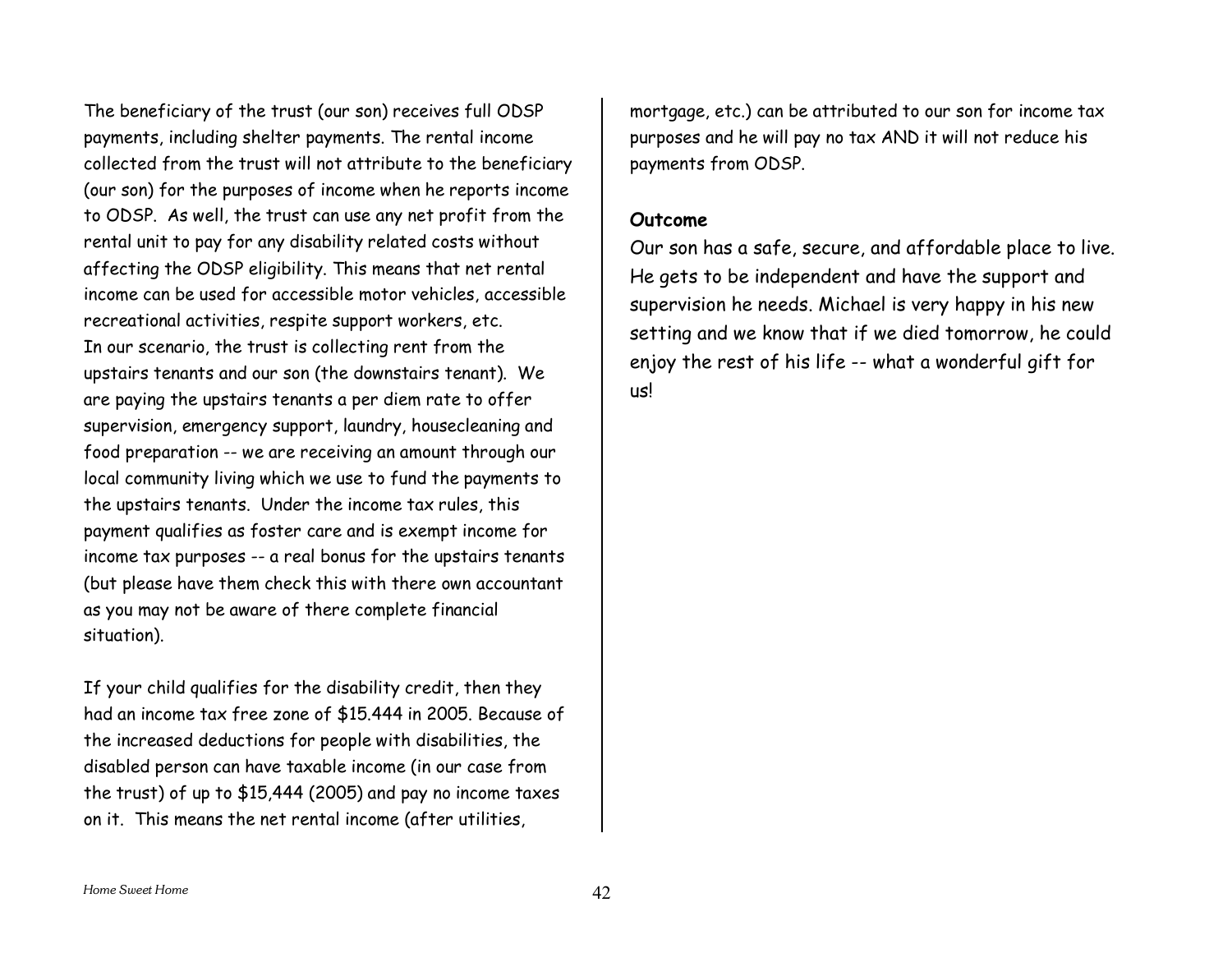# **Story of Guelph Services for the Autistic<sup>14</sup>**

Guelph Services for the Autistic (GSA) is a charitable nonprofit corporation formed in August 1980. In 1997-98, GSA redefined its focus, becoming a housing trust for people with autism. The goal is to allow adults with autism to live more fulfilling, happier and more productive lives in homes of their own. Adults with autism can become active members of GSA. GSA helps them to make choices about their lives, and in particular with decisions about with whom they will spend their time and share their homes. GSA has taken on this role in response to the move toward person-centred planning and individualized funding, both of which are attempts to improve the quality of life for people with disabilities while making the best possible use of community resources. GSAís roles include supporting the families and friends of adults with autism in:

- Purchasing properties
- Negotiating financing
- Ensuring lifelong occupancy
- Ensuring proper home maintenance
- Ensuring that each homeowner has the necessary residential and other support services (both formal and informal)
- Facilitating the roles of the support clusters, networks or circles of family and friends around each person (including the incorporation of entities of personal support, known as Aroha, which are like micro boards)
- Increasing community awareness of the capabilities of people with autism.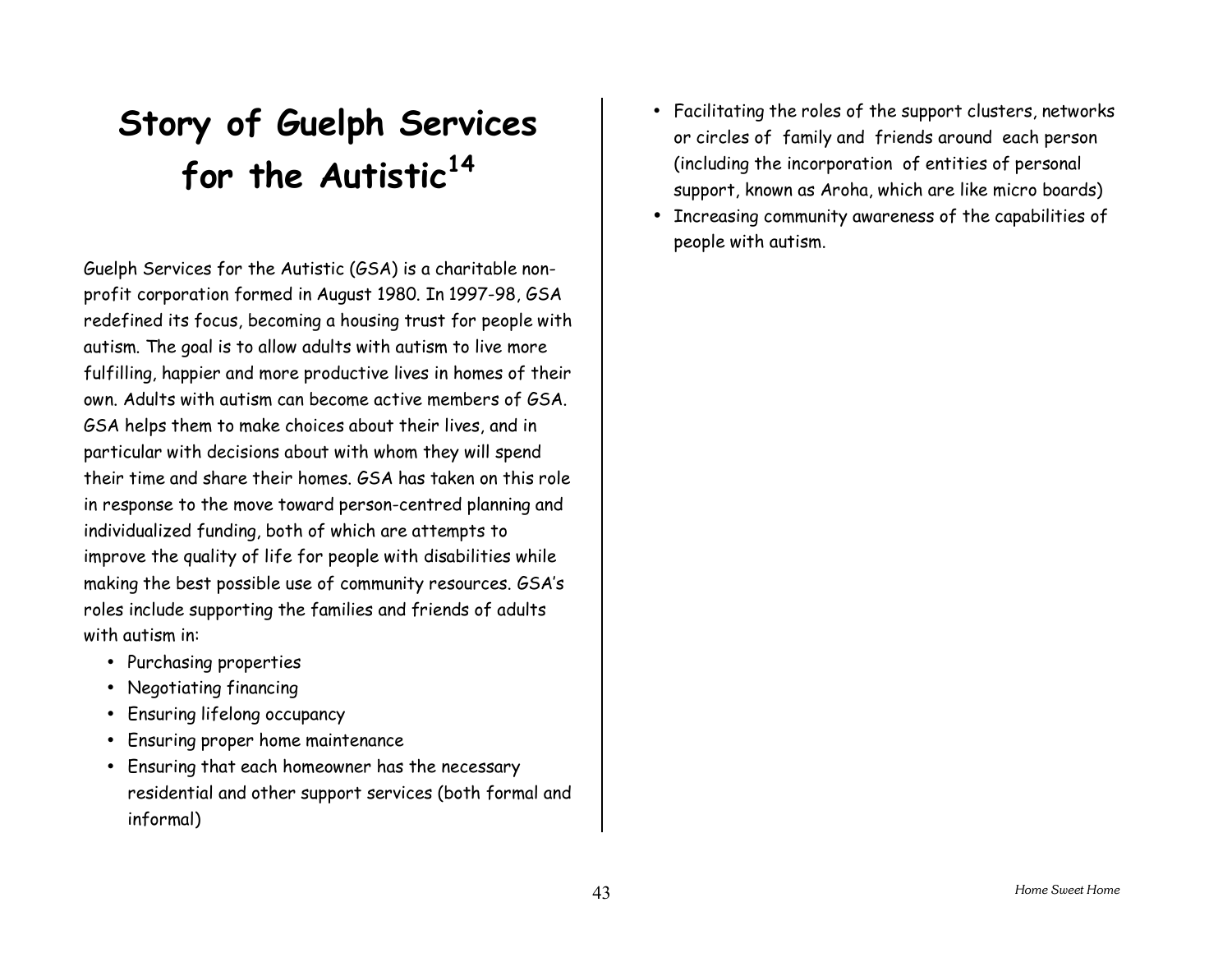# **St o ry o f Mississauga Ho m es for Independent Living<sup>15</sup>**

Mississa u g a Hom es for I n d e p e n den t Livi n g ( MHIL) exis t s for the purpose of promoting home ownership by acting on behalf of persons labelled as intellectually disabled. The word "home" is understood to include any living unit, whether a house or condominiu m. MHIL does not envision a singl emodel as the most appropriate way in which people can have homes of their own. Several different models are possible. So me exa mples are:

- 1. The individual p urchases and holds title tothe homein his or her own right;
- 2. A family member (or members) of the individual purchases a home for him or her, with the title being held b y a f amily memb er or memb ers;
- 3. Two individuals or their families purchase the home (as in scenarios 1 or 2) and hold title as tenants in c o m m on (i.e. h old eq u al sh ares i n t he h o m e);
- 4. MHIL r ents a home on behalf of t he i ndivi dual from athird p art y;
- 5. MHILowns a home which i t rentsto the individual;
- 6. M H I L purc h a s e s an d hold s title to the home, with some financial c ontribution from t he individual <sup>a</sup>nd/or

the family, and enters into an occupancy agreement giving the individual (or possibly two individuals) a life interest in using the home as his or her own residence;

7. A family donates or wills a home to MHIL on the understanding that it will be home to their son or daughter with a disability for life, and after that it will b e us e d b y M H I L to pro vid e a s ecure home f or another person or persons who are labeled intellectually disabled. Because MHIL is a charitable organization, there may be tax advantages accompanying such gifts.

The portion of the equity in the home contributed by individuals and families in the sixth scenario will be a protected asset, refundable to the individual when he or she chooses to move out of the home, or to the family or estate when the individual dies.

The firs t t hree scenarios are obviousl y o pen onl y t o t hose who have sufficient financial resources to make the purchase of a home feasible. There may not be a role for MHIL at all, especially where home management and maintenance can also be taken care of privately, and where there is support services available to the individual as needed. However, in some cases MHIL may be called upon to provide either home management services or to broker support services for the individual, or b ot h.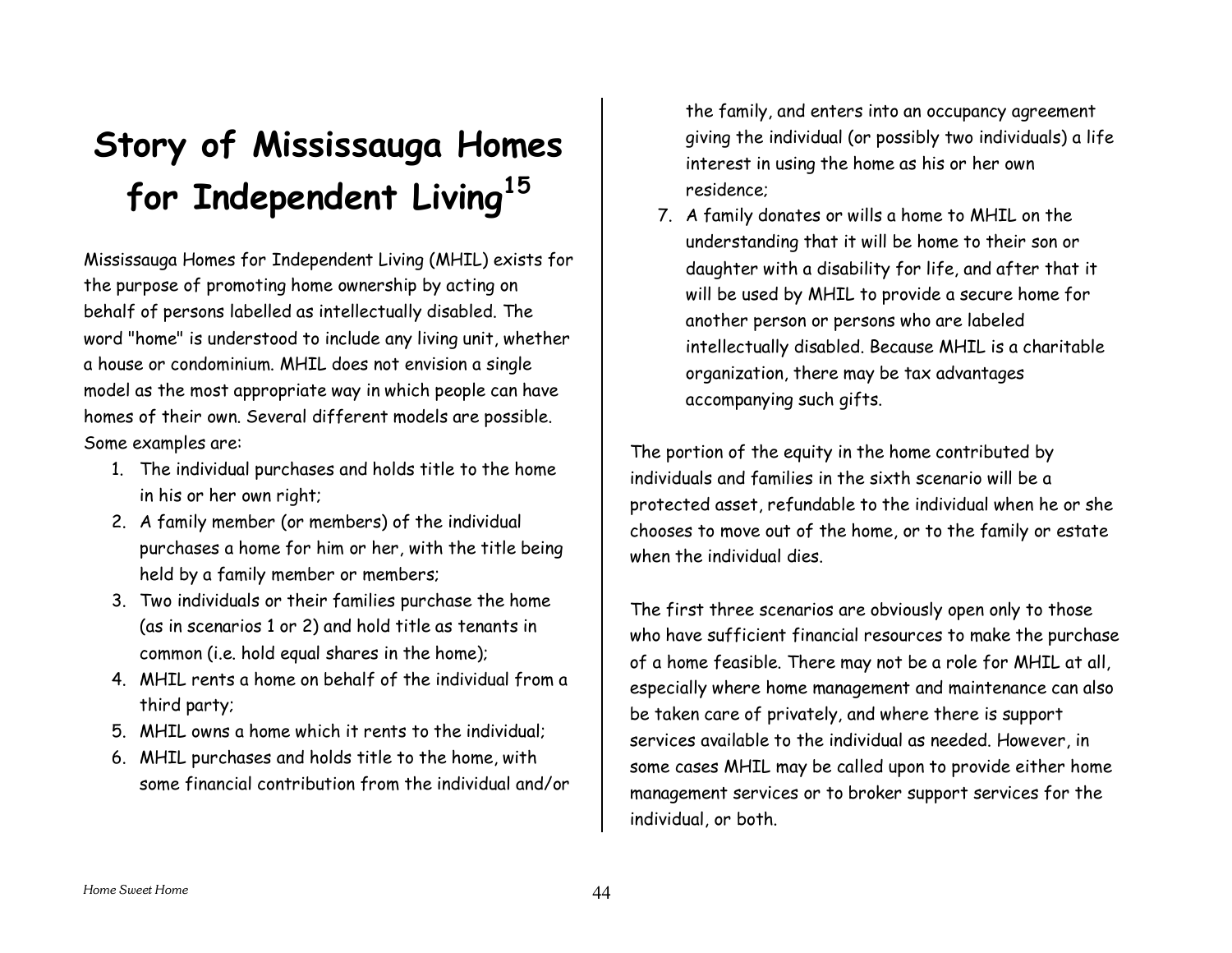The sixth and seventh scenarios are the ones which primarily justify the existence of Mississauga Homes for Independent Living. MHIL is intended to be a homeowner and mortgagor in the interests of those who may be unable to purchase homes in the usual manner. By "interests" we mean primarily the right to live in a particular housing unit for as long as one finds it suitable and preferable to any other that might be available, with supports that are geared to the occupant's individual needs. Under these scenarios, Mississauga Homes for Independent Living will hold title to the home, but will give a covenant to the individual assuring him or her the right to live in the home life-long, or as long as he or she wishes to live there.

Ordinarily, under scenario 6, the individual and/or the family will be expected to contribute at least twenty-five percent of the purchase price (if the home is purchased with a view to the individual living there either immediately or at a later date) or of the appraised value of the home where it is already owned by MHIL and is chosen by or on behalf of the individual to be his or her home. This contribution can be described as an interest-free loan to MHIL which is fully repayable when the individual ceases to reside in the home. In addition, individuals and/or families will be expected to contribute to the cost of maintaining the home and of servicing any mortgages on the homes where they live, primarily out of monthly allowances under the Ontario Disability Support Program. This contribution is called the

"occupancy cost". A portion of such contributions to the mortgage payments will also be credited to the individual who resides in the home, and will constitute, along with the initial contribution to the purchase price, a growing fund over the years that will enhance the individual's independence and financial security. As long as such funds are held by MHIL, they would not be regarded by government as assets in the hands of the individual with a disability, and hence would not disqualify him or her from receiving government benefits.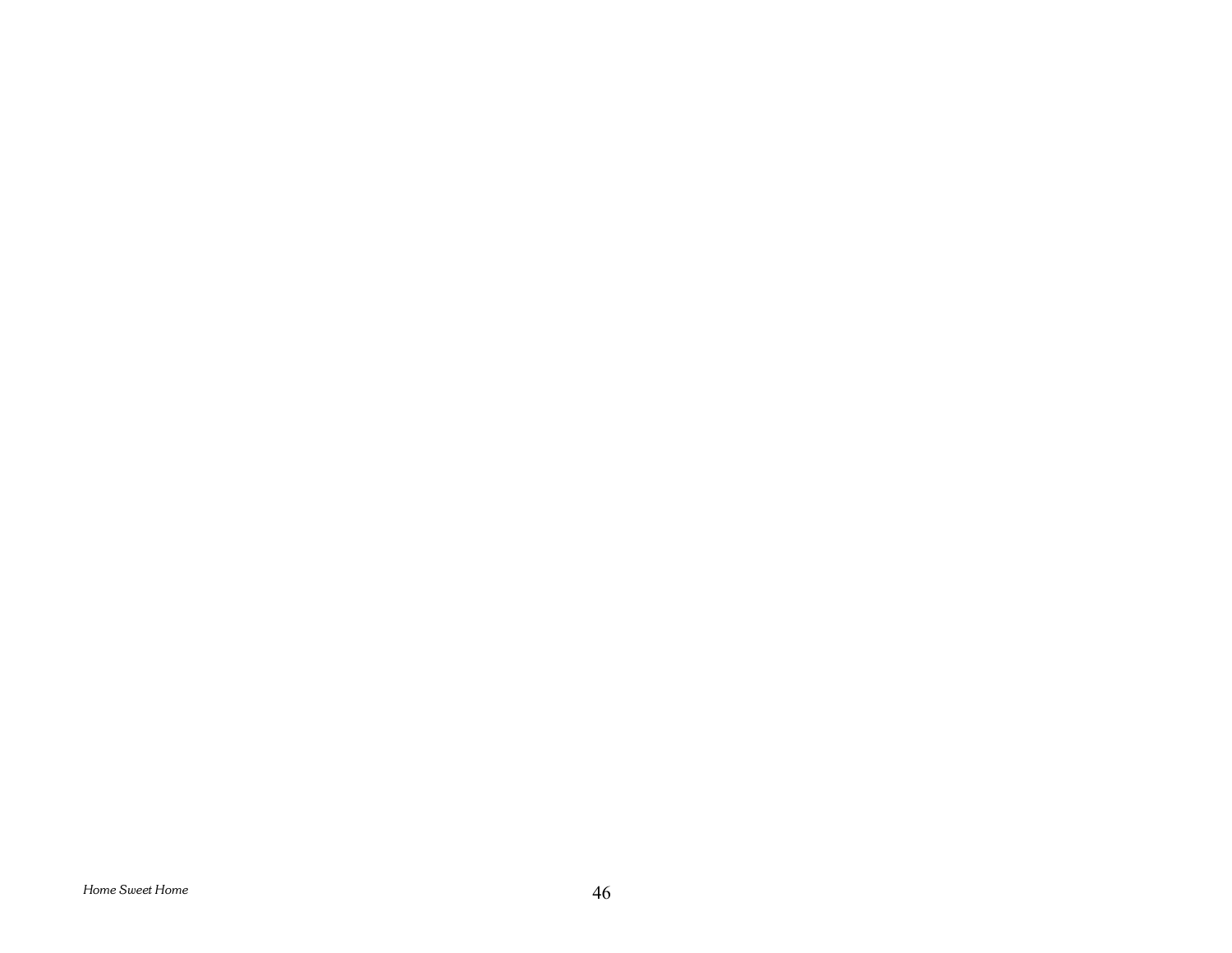

# **Appendix A**

Government Program for Renovating Homes for Homeowners and Landlords

Other Sources of Information

End Notes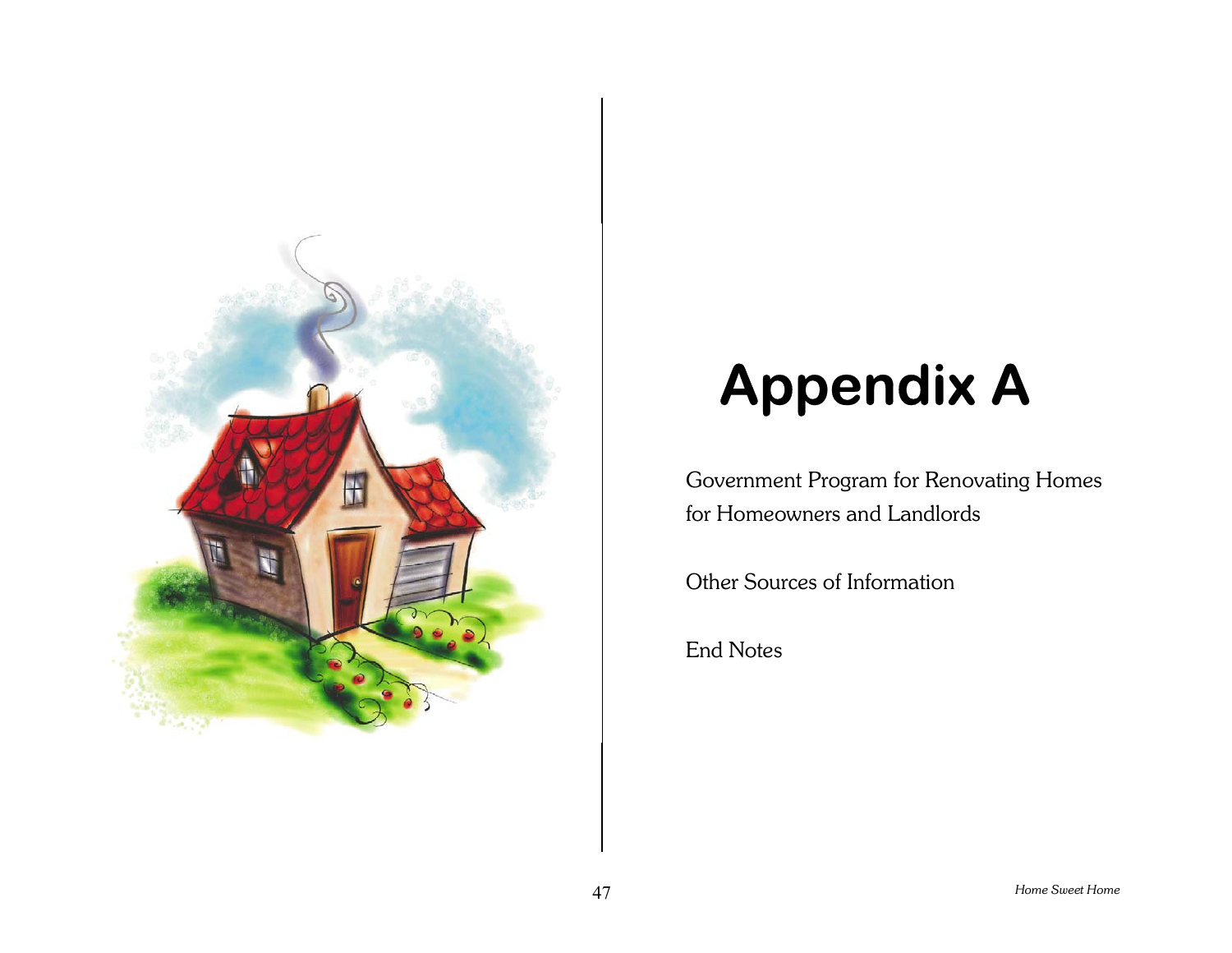# **Government Program for Renovating Homes for homeowners and landlords (2006)**

The Residential Rehabilitation Assistance Program (RRAP) for Persons with Disabilities offers financial assistance to homeowners and landlords to undertake accessibility work to modify dwellings occupied or intended for occupancy by low-income persons with disabilities.

### **Who is eligible?**

Homeowners may apply if:

- the value of their house is below a specified figure, and
- their household income is at or below established ceilings (limits) based on household size and area.

Landlords may apply for modifications to units if:

- the rents are at or below established levels, and
- the units are occupied by tenants with incomes at or below the income ceilings.

Assistance is also available to landlords owning rooming houses with rents below established levels. Properties must meet minimum health and safety standards.

### **What assistance is available?**

Assistance is in the form of a forgivable loan.

For homeowners, assistance is provided for one hundred per cent (100%) of the total cost of the modifications up to the maximum loan amount for the area. Homeowners must agree to continue to own and occupy the home for the term of the loan.

For landlords, 100 percent forgiveness is available for accessibility modifications up to the maximum loan on eligible units. Landlords must agree that:

- the units will continue to be affordable to tenants, and
- in the case of rental units, new occupancy be limited to households with incomes at or below established incomeceilings.

|                                           | Maximum<br>Loan<br>(Rental) | Maximum<br>Loan(Homeowner/Rooming<br>House) |
|-------------------------------------------|-----------------------------|---------------------------------------------|
| Zone $1$ .<br>Southern areas of<br>Canada | \$24,000                    | \$16,000                                    |
| Zone $2^{\cdot}$<br>Northern areas        | \$28,000                    | \$19,000                                    |
| Zone $3$ :<br>Far Northern<br>areas       | \$36,000                    | \$24,000                                    |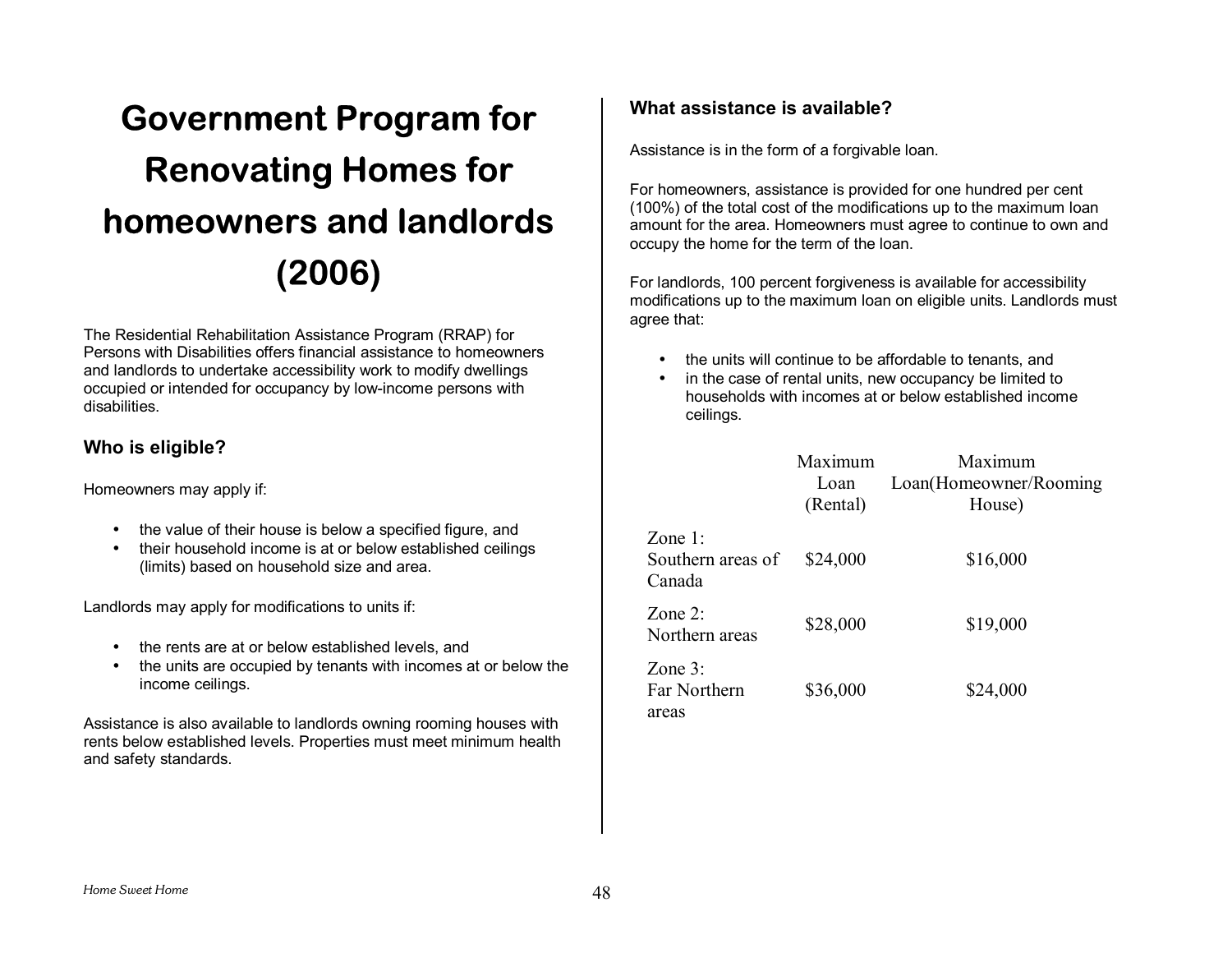### **Other Sources of Information**

### **For Further Information on Non Profit Housing and Social Housing:**

Ontario Non Profit Housing Association http://www.onpha.on.ca/affordable\_housing\_initiatives/

Social Housing Strategists http://www.shs-inc.ca

John Sewell http://www.johnsewell.org/housing/

### **For Further Information about Life Lease**

Life Lease Associates of Canada www.life-lease.com

### **For Further Information about Government Programs**

Canadian Mortgage and Housing Corporation www.gov.on.ca Ministry of Municipal l Affairs and Housing www.mah.gov.on.ca

#### **For Further Information about Rent to Own**

Rent to Own Homes (RTO) Secured by *Long-Term Agreement for the Sale of Land* <sup>~</sup> Burton Hicks Enterprises Inc Contact Jim Henry at jhenry@quadro.net

**For further information on what is happening in other areas** 

MennoHomes Inc. (Waterloo and area) www.mennohomes.com

Guelph Services for the Autistic www.ont-autism.uoguelph.ca/gsainfo\_new.shtml

Brockville Association for Community Involvement Housing Corporation and Security of Tenure Contact Person: Betty Daly

Affordable New Homes Development Foundation (Saskatoon) http://www.affordablenewhomes.ca/affordable-newhome-development-foundation.php?context

North Bay Housing Coalition (California) Allen, Shea & Associates Website: www.allenshea.com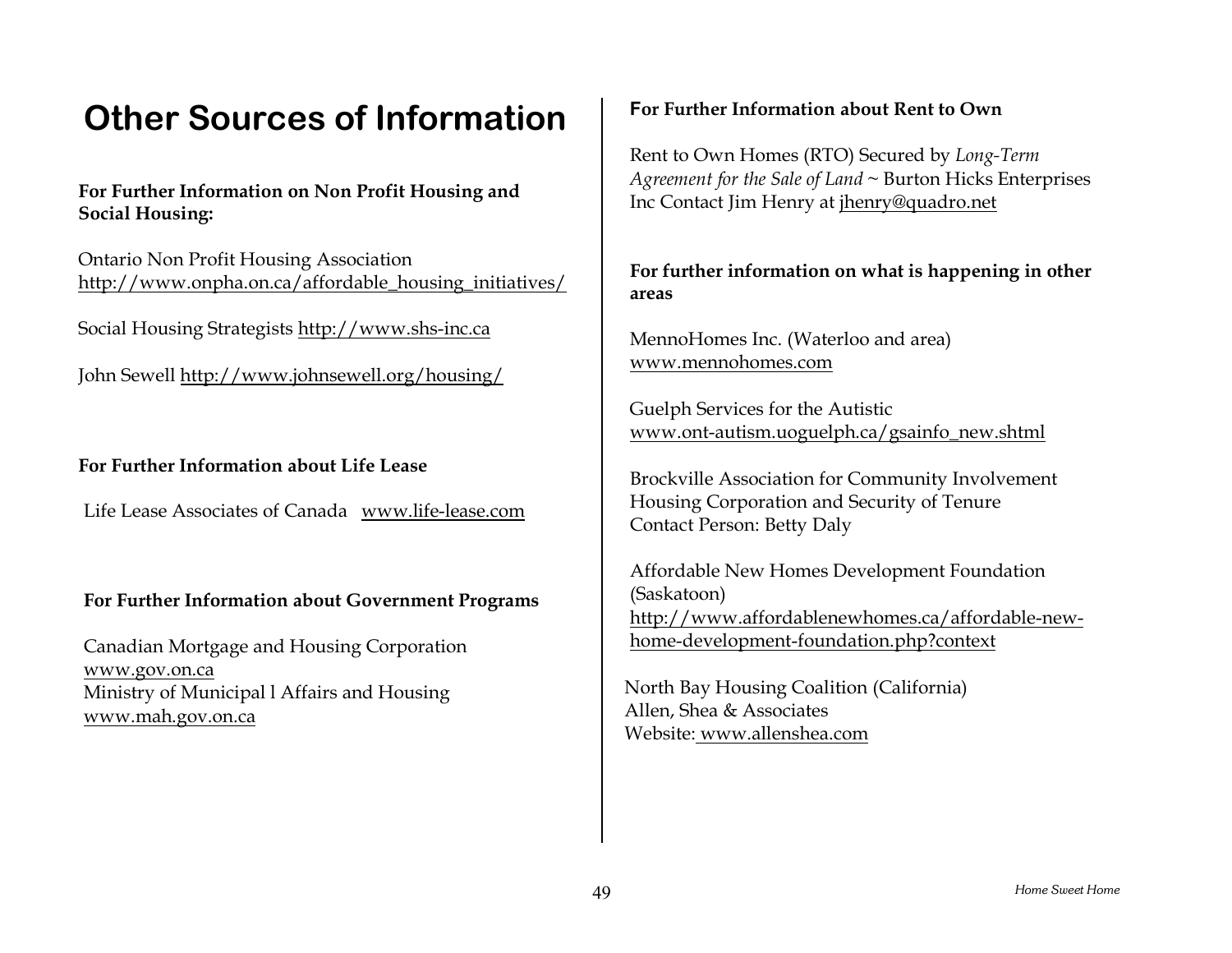### **Endnotes**

<sup>1</sup> For further information on the Ontario Disability Support Plan www.cfcs.gov.on.ca/CFCS/en/programs/ IES/OntarioDisabilitySupportProgram.

 $2$  Planning  $\sim$  people with disabilities, their families and network benefit from engaging in a person-directed planning process. It is in this way that they can figure out how to live a meaningful life in community.

3 The *New Story* is a phrase that was coined by Dr. John Lord when referring to the transformation needed for people with disabilities and their families. www.johnlord.net

4 www.cfcs.gov.on.ca/CFCS/en/programs/ IES/OntarioDisabilitySupportProgram.

5 Information taken from Interview with Jim Henry of Burton Hicks Homes. Contact information 519 393 6459 orjhenry@quadro.net.

6 Information taken from Interview with Jim Henry of Burton Hicks Homes. Contact information: 519-393-6459 orjhenry@quadro.net.

7 Information obtained from an interview with MalcolmRoss Life Lease Associates Canada and from the website http://www.life-lease.com

8 Information taken from http://www.chaseo.org/whatis.html

9 Information obtained fromhttp://www.coophousing.com/development/developme nt\_programs.asp

10 Further information can be found in the document Strong Communities Rent Supplement Program Published by Ministry of Municipal Affairs and Housing http://www.mah.gov.on.ca/userfiles/page\_attachments/ Library/1/3062485\_Strong\_Communities\_Rent\_Suppleme nt\_Program\_Guidelines.pdf

11 Residential Rehabilitation Assistance Program for Person with Disabilities